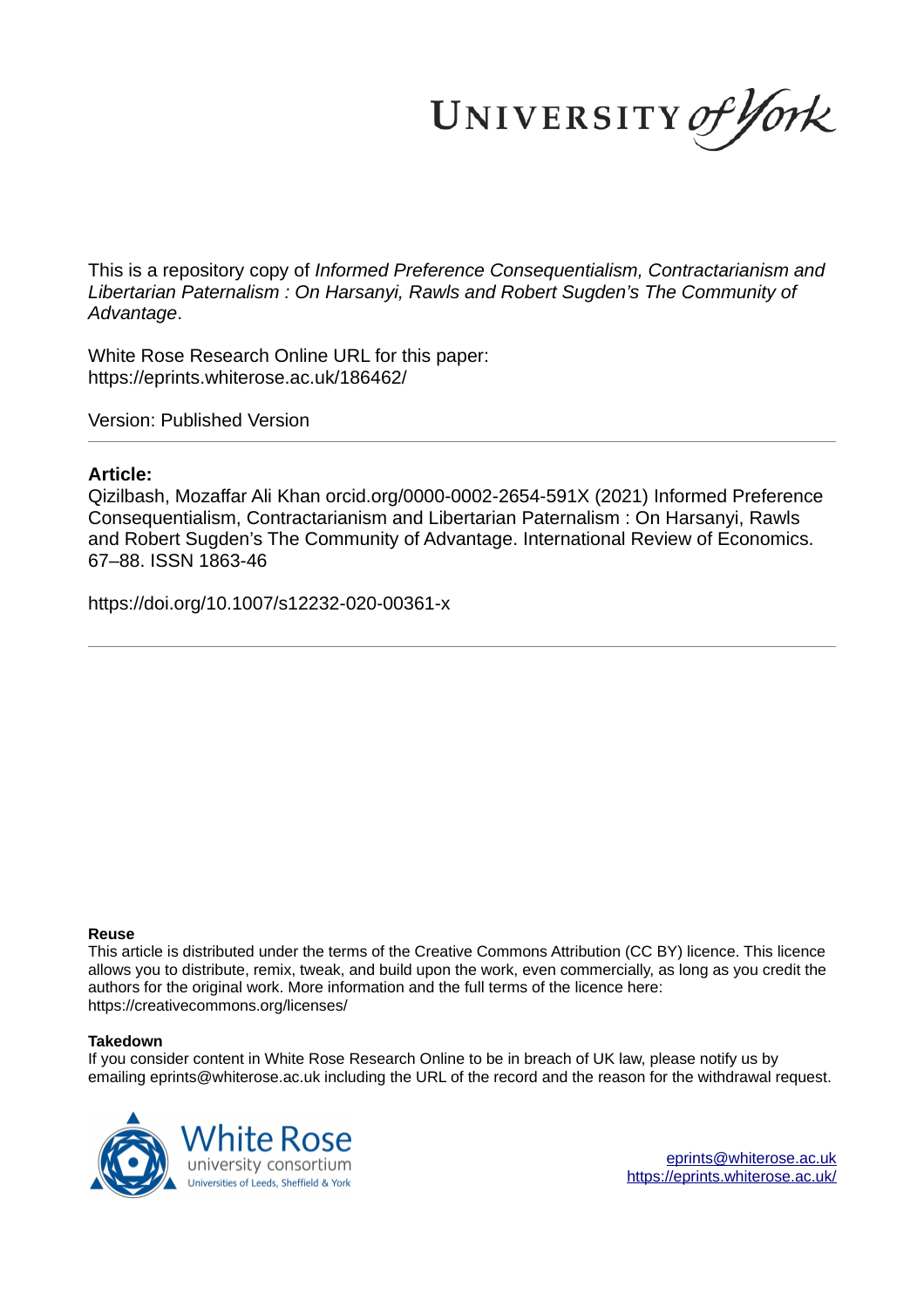### **RESEARCH ARTICLE**



# **Informed preference consequentialism, contractarianism and libertarian paternalism: on Harsanyi, Rawls and Robert Sugden's The Community of Advantage**

**Mozaffar Qizilbash[1](http://orcid.org/0000-0002-2654-591X)**

Received: 8 June 2020 / Accepted: 24 September 2020 / Published online: 19 October 2020 © The Author(s) 2020

## **Abstract**

Robert Sugden abandons certain central tenets of traditional welfare economics and recommends a contractarian alternative. He rejects 'Libertarian Paternalism' (LP) and related 'paternalistic' proposals. The seeds of 'paternalism' inspired by the findings of behavioural economics can be found in informed preference views associated with J.S. Mill and John Harsanyi. Nonetheless, those who endorse a combination of the informed preference view of welfare, consequentialism and welfarism— 'informed preference consequentialists'—have good reasons to resist the agenda of LP. John Rawls adopts a variation of the informed preference view. Contracting parties in his theory accept 'paternalistic principles'. Sugden's claim that contractarians cannot be 'paternalists' does not generalise to all contractarian theories. Sugden's and Rawls' contractarian positions are in important respects different.

**Keywords** Consequentialism · Contractarianism · Welfare · Paternalism · Behavioural economics

**JEL Classification** A12 · D60 · D61 · D63 · D90

## **1 Introduction**

In The Community of Advantage and related works, Sugden ([1989](#page-21-0), [2018a,](#page-22-0) p. 17) rejects some of the central tenets of the utilitarian heritage of welfare economics. These include two views which utilitarians endorse: (1) *consequentialism*—the view that the right action, rule or motive is one which leads to the outcome or state of affairs which is best (or no worse than any other) and; (2) *welfarism—*the view that the relative goodness of different outcomes or states of affairs depends

 $\boxtimes$  Mozaffar Oizilbash Mozaffar.qizilbash@york.ac.uk

<sup>1</sup> Department of Economics and Related Studies, University of York, York YO10 5DD, England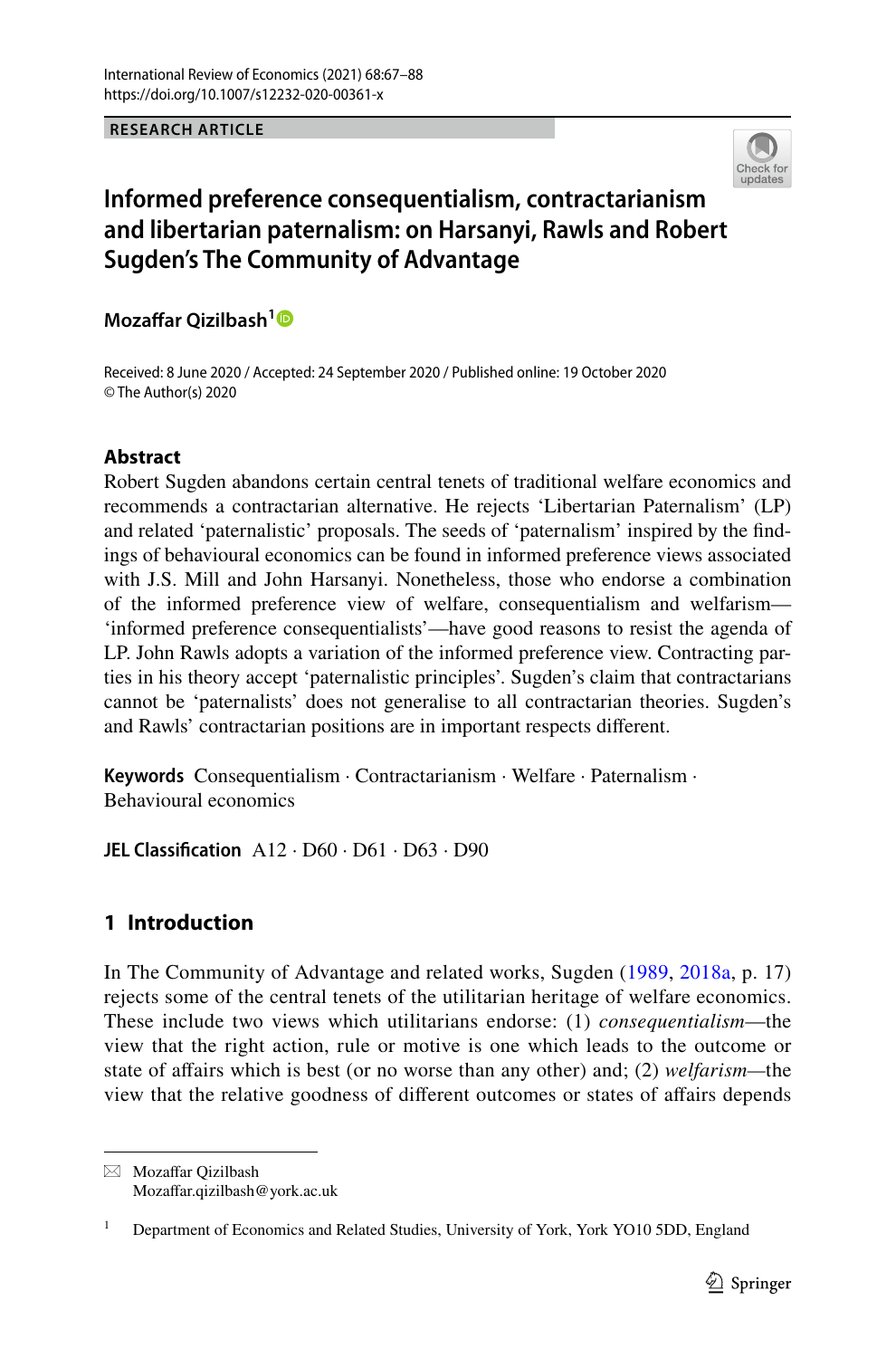only on the levels of individual welfare in those outcomes or states (see Sen [1979,](#page-21-1) pp. 463–468). He also abandons the view that a person's advantage should be evaluated in terms of the satisfaction of her preferences. Sugden ([2018a](#page-22-0), p. 17) hopes to 'encourage the reader to wonder whether there is merit in alternative approaches'. Sugden  $(2018a, p. 19)$  $(2018a, p. 19)$  suggests that traditional welfare economics is wedded to a peculiar 'view from nowhere'—a term he borrows from Nagel [\(1986](#page-21-2))—which involves taking the imaginary perspective of an 'impartially benevolent spectator', and which 'attempts to filter out one's private interests and biases'. Consequentialism is sometimes defined so that it takes precisely this sort of view. For example, Samuel Sheffler writes that: '[c]onsequentialism in its purest and simplest form is a moral doctrine which says that the right act in any given situation is the one that will produce the best overall outcome, as judged from an impersonal standpoint which gives equal weight to the interests of eve-ryone' (Sheffler [1988,](#page-21-3) p. 1). Sugden ([2018a](#page-22-0), p. 20) also argues that a 'view from nowhere' has implicitly been adopted by those, like Cass Sunstein and Richard Thaler, who advance various forms of 'paternalism' in extending normative economics in the light of the findings of Behavioural Economics (BE). Sugden rejects this approach and advances a contractarian alternative which grounds morals on agreement and adopts an opportunity-based view of advantage. He argues that contractarians cannot be 'paternalists' (Sugden [2018a](#page-22-0), pp. 42–45).

The Community of Advantage defends the liberal tradition in normative economics and recommends contractarianism to liberals who are troubled by the rise in 'paternalistic' proposals in normative economics and public policy. In this paper, I focus on only one of these proposals: Sunstein and Thaler's libertarian paternalism (LP, for short). In its attempt to 'extend' the logic of traditional welfare economics, LP implicitly endorses a version of the informed or rational preference view according to which welfare is constituted by the satisfaction of informed or rational preferences. J.S. Mill arguably articulated a version of this view, and variants of it were also advanced by John Harsanyi. Since Mill and Harsanyi were both utilitarians, they accepted both consequentialism and welfarism. One question which might be posed by readers of Sugden's book is whether a combination of welfarism, consequentialism and the informed preference view which, when combined, I term 'informed preference consequentialism'—necessarily encourages 'paternalism' based on the findings of BE. In this paper, I give a negative answer to this question. I argue, nonetheless, that there are aspects of Mill's and Harsanyi's views which contain the seeds of the relevant 'paternalistic' proposals. These aspects of Mill's and Harsanyi's views are arguably also present in John Rawls' original statement of his contractarian theory of justice, which endorses a version of the informed preference view. This suggests that Rawls' contractarian account may be compatible with LP. I examine Sugden's claim that a 'contractarian cannot be a paternalist' and the relationship between Rawls' and Sugden's views in this context.

The paper is structured as follows: Sect. [2](#page-3-0) introduces the informed preference view in the works of Mill and Harsanyi and the forms of 'paternalism' they may encourage or resist; in Sect. [3](#page-6-0), I argue that there are good arguments which suggest that informed preference consequentialists should reject the agenda of LP; I turn to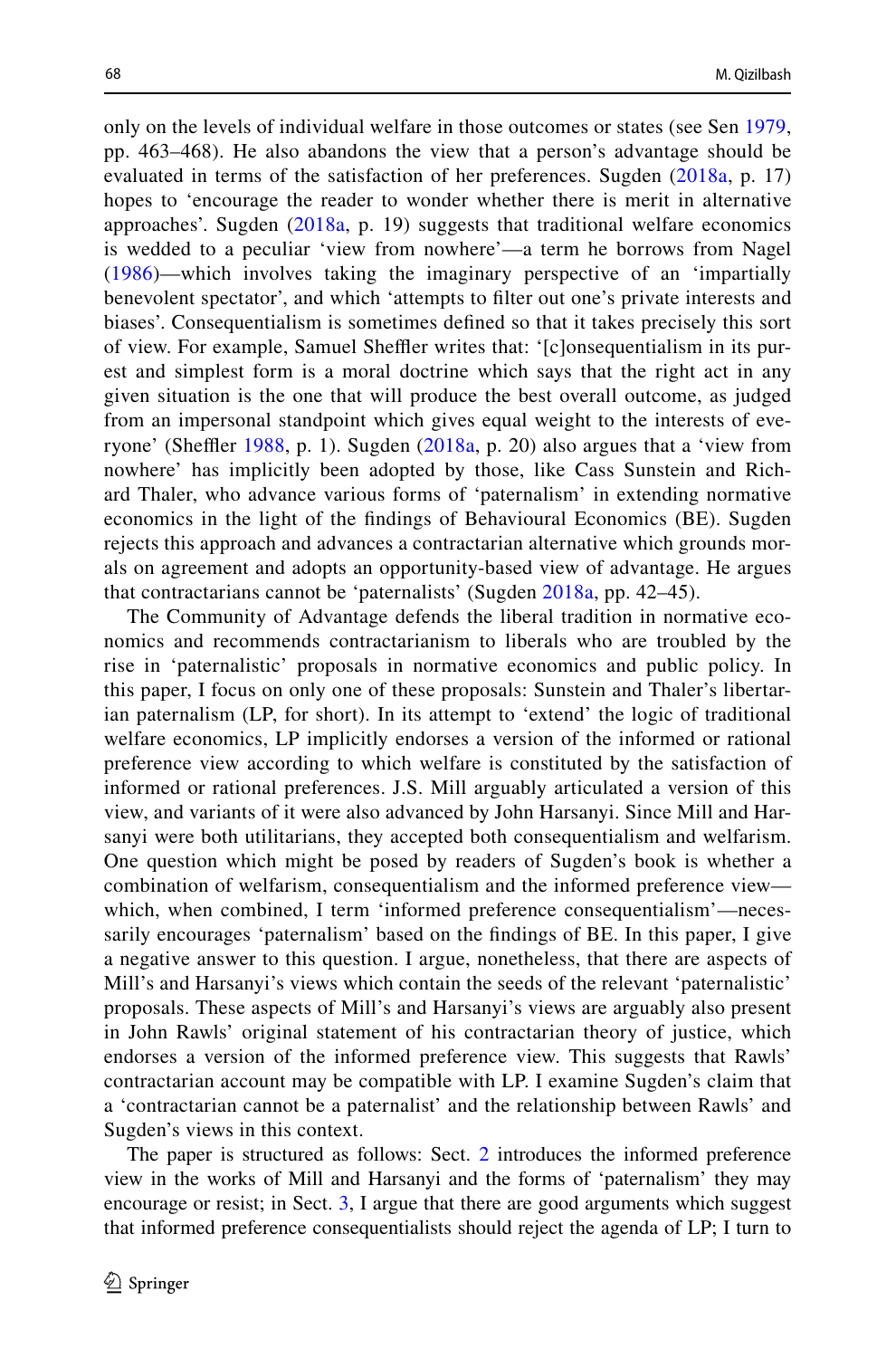John Rawls' contractarian theory and Sugden's claim that contractarians cannot be 'paternalists' in Sect. [4](#page-10-0) and Sect. [5](#page-19-0) concludes.

### <span id="page-3-0"></span>**2 Informed preference views and 'paternalism'**

The informed preference view of welfare can be traced to J.S. Mill's writings. Following his statement of utilitarianism, Mill introduces the distinction between qualities of pleasures:

If I am asked, what I mean by difference in quality of pleasures, or what makes one pleasure more valuable than another, merely as a pleasure, except its being greater in amount, there is but one answer. Of two pleasures, if there is but one to which all who have experience of both give a decided preference, irrespective of any feeling of moral obligation to prefer it, that is the more desirable pleasure. (Mill [1962,](#page-21-4) p. 257).

Those who have 'experience of both' are 'competent judges'. Crisp ([1997,](#page-20-0) p. 29) notes that the test of the judgement of the 'competent judges' is a version of the 'informed preference test' which was more explicitly and fully articulated in utilitarian thought by Henry Sidgwick ([1881\)](#page-21-5) amongst others (see Griffin [1986;](#page-20-1) Harsanyi [1981](#page-21-6), [1995](#page-21-7), [1997;](#page-21-8) see also Qizilbash [1998](#page-21-9), [2006](#page-21-10) inter alia).

John Harsanyi's statements of utilitarianism articulate different versions of the requirement for a preference to count as 'rational' or 'informed'. In one, 'true preferences' are preferences someone 'would have if he had all the relevant factual information, always reasoned with the greatest possible care, and were in a state of mind most conducive to rational choice' (Harsanyi [1981,](#page-21-6) p. 55). These are contrasted with his actual preferences which are manifested in behaviour and which may fall short of 'true preferences' because of 'erroneous factual beliefs, careless logical analysis and strong emotions which hinder rational decision making'. In a later articulation of his view, 'informed preferences' are 'the hypothetical preferences he would have if he had all the relevant information and had made full use of the information' (Harsanyi [1997,](#page-21-8) p. 133). In advancing his moral theory, Harsanyi ([1981](#page-21-6), pp. 44–48) takes a 'view from nowhere' in as much as he models the impartial standpoint in terms of an imagined situation where people do not know what position they will take in society and have an equal probability of being in any social position. Harsanyi argues that from this standpoint, rational agents make a choice which is 'independent of morally irrelevant selfish consid-erations' (Harsanyi [1981,](#page-21-6) p. 45). He suggests that agents who maximise expected utility will choose the society with the highest average welfare. And he argues in favour of a form of utilitarianism which recommends the rules which maximise average utility (Harsanyi [1981](#page-21-6), pp. 56–60).

Since, on Harsanyi's view, the satisfaction of actual preferences may not constitute welfare, it may be problematic for him to make the standard case for the market. That case is usually encapsulated in the first theorem of welfare economics which states that, given standard assumptions, the competitive market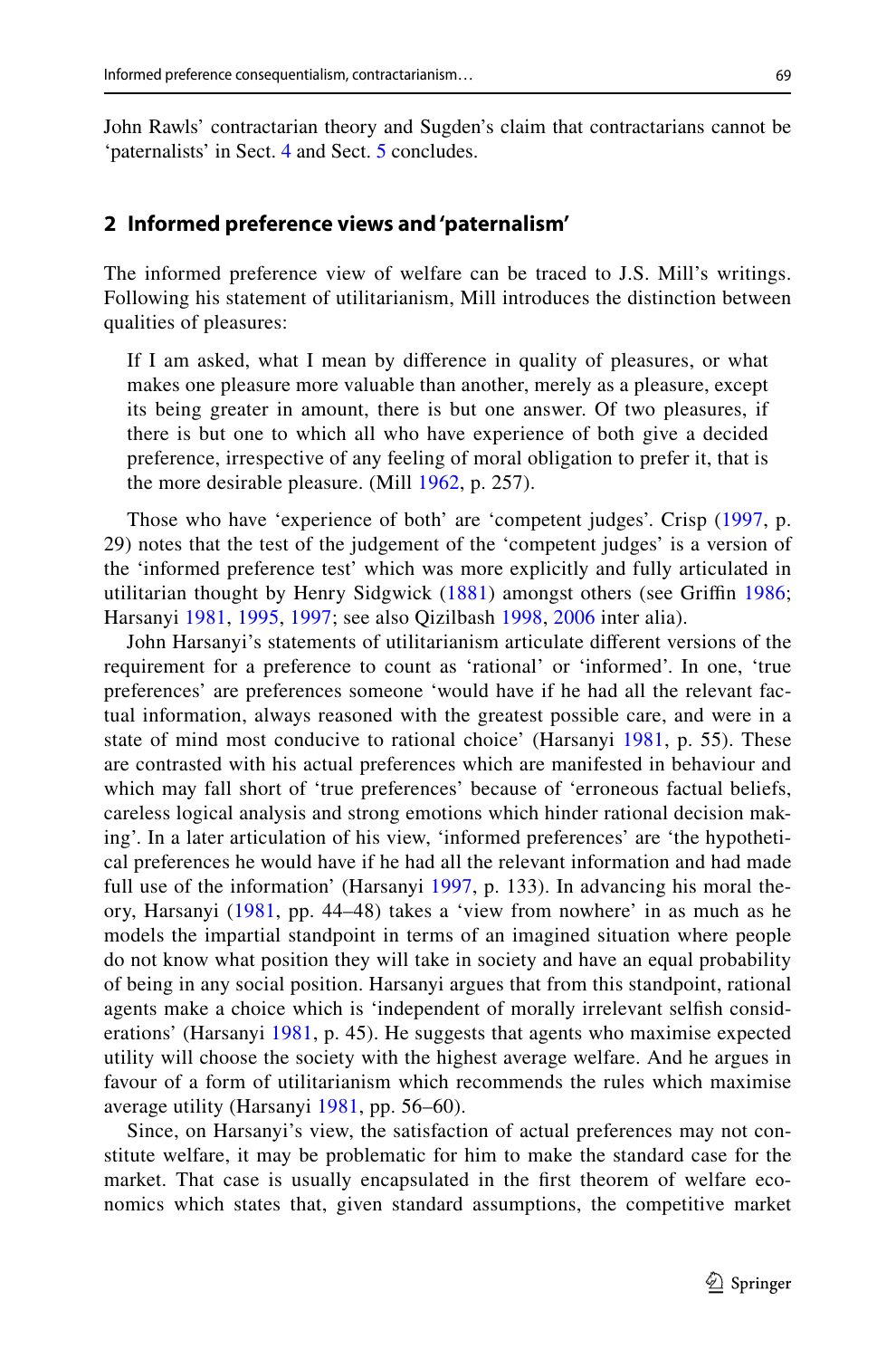is 'Pareto efficient'—in the sense that no reallocation of commodities can make one consumer better off without rendering another worse off. Because it is a welfare theorem, the terms 'better off' and 'worse off' here are usually understood in terms of welfare. This theorem is central to the defence of the market in economics, and is regularly interpreted in terms of Adam Smith's notion of the 'invisible hand' (e.g. Mas-Colell et al. [1995,](#page-21-11) p. 327) because the maximising choices of individuals have as an unintended consequence an outcome which is 'good' at the social level, at least in as much as it is efficient. In its standard form, this theorem supports a central pillar of traditional welfare economics, which I refer to as 'Qualified Market Efficiency' (or QME, for short) and which claims that: under certain conditions, the (unintended) consequence of the maximising choices of consumers and producers, given their constraints, is a (competitive or) market equilibrium which is Pareto efficient in terms of welfare. If the relevant conditions are not met, there is 'market failure' and a prima facie case for government interference.

QME retains the focus on consequences and welfare in traditional welfare economics. It understands welfare in terms of the satisfaction of actual preferences, rather than true or informed preferences of the sort that Harsanyi had in mind.<sup>[1](#page-4-0)</sup> To the degree that actual and informed or true preferences diverge, on the informed preference view, the first welfare theorem only supports a case for Pareto efficiency of the market in terms of actual preference satisfaction (see Sen [1993](#page-21-12); Qizilbash [2018](#page-21-13)). Indeed, QME would (on this view), at least in principle, justify government intervention on the grounds of 'market failure' when people's behaviour does not track their true or informed preferences. As we shall see, Harsanyi's position here contains the seeds of the case for 'paternalistic' interventions to correct 'behavioural market failures' which has been advanced in the recent literature on BE.

Does Harsanyi's account of welfare necessarily justify interventions in people's lives of the sort that 'anti-paternalists' find objectionable? To make a start on answering this question, we need a definition of 'paternalism'. The most widely used definition of it is Gerald Dworkin's. On this definition, 'paternalism' is 'interference with a person's liberty of action justified by reasons referring exclusively to the welfare, good, happiness, needs, interests or values of the person being coerced' (Dworkin [1971](#page-20-2), p. 108). Because on this definition, 'paternalistic' interference must involve coercion, I refer to it as 'hard paternalism'. And Mill clearly objected to this when he advanced his 'harm principle'. He wrote that:

[T]he only purpose for which power can rightfully be exerted over any member of a civilised community, against his will, is to prevent harm to others. His

<span id="page-4-0"></span><sup>1</sup> It can be argued that neo-classical economists do sometimes assume that the producers and consumers whose choices are relevant to QME have better information than anyone else about specific domains. In this distinct sense, it is assumed that, in the case for the market, consumers have informed preferences. See, for example, Arrow [\(1983](#page-20-3), pp. 200–201). Indeed, it may be for this reason that it is sometimes supposed that economists more generally hold the informed preference view. On this, see also Hausman ([2012,](#page-21-14) pp. 83–87). Nonetheless, the requirement for a preference to be informed is here quite distinct from the sort Harsanyi had in mind.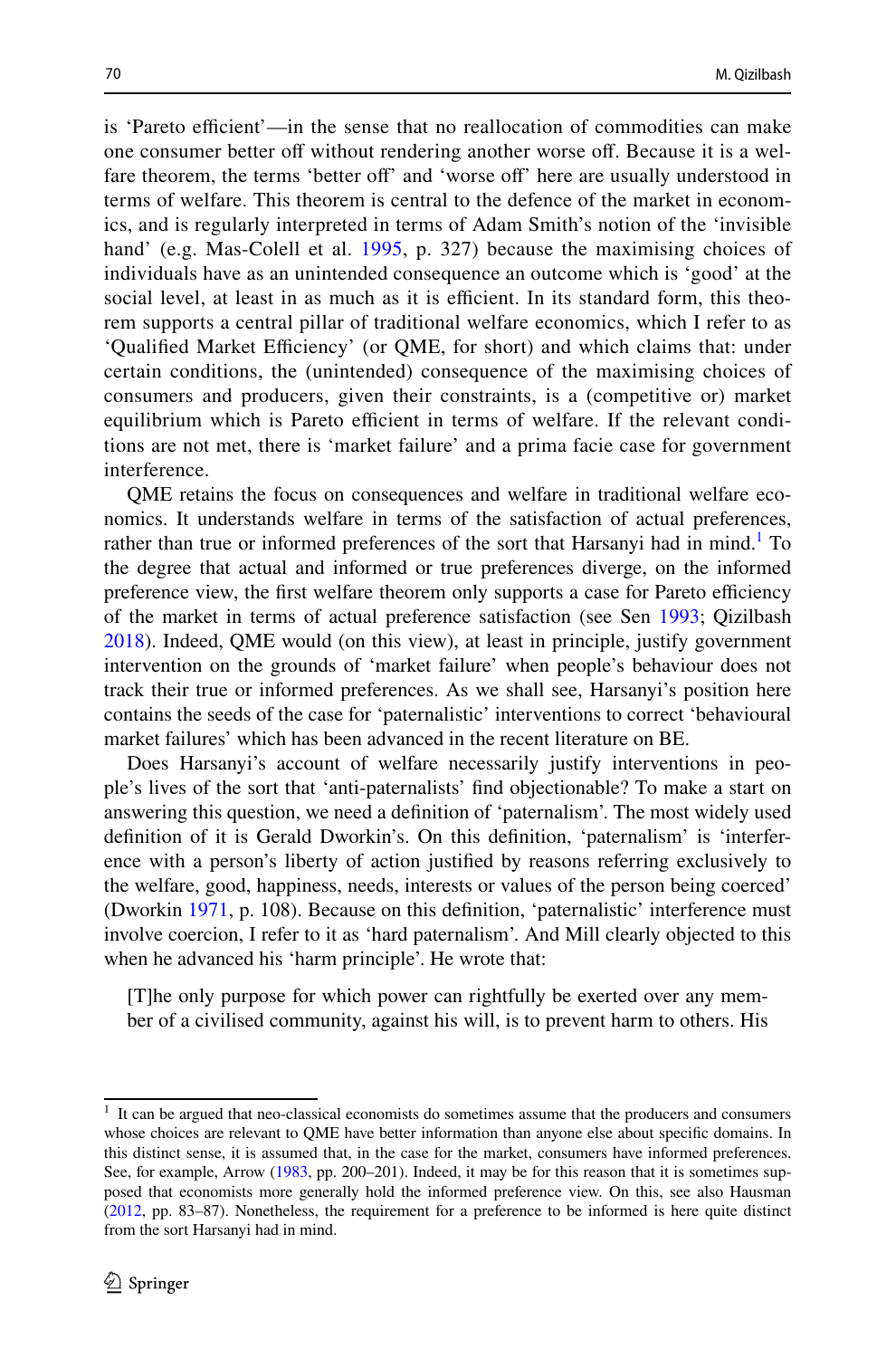own good, either physical or moral, is not sufficient warrant. He cannot rightfully be compelled to do or forbear because it will be better for him to do so, because it will make him happier, because, in the opinion of others it would be wise, or even right (Mill [1962](#page-21-4), p. 135).

While Mill rejects 'hard paternalism' in general, he allows for certain exceptional cases where coercion might be justified, including cases where someone does not have relevant information. One well-known exception involves someone approaching an unsafe bridge who may be unaware that it is not safe. Mill suggests that anyone who sees someone doing this might 'seize him and turn him back', since while 'liberty consists in doing what one desires ... he does not desire to fall into the river'. Mill qualifies his remarks because there may be some uncertainty about the situation (in this example). In general, he suggests that people should 'only be warned of the danger; not forcibly prevented from exposing' themselves to it. But he still admits exceptions where coercion might be appropriate: the cases of children, and those who are 'delirious, or in some state of excitement or absorption incompatible with the full use of the reflecting faculty' (Mill [1962](#page-21-4), pp. 228–229). Mill here opens the door to coercive intervention in exceptional cases if desires are irrational.

Does Harsanyi permit coercive interference in people's choices when they do not act on their informed or true preferences? Harsanyi ([1997,](#page-21-8) p. 134) asks himself whether 'paternalism' is justified when people act on 'mistaken preferences', preferences which are not consistent with their informed preferences. In particular, he asks himself '[t]o what extent should our society follow a liberal policy, permitting people to "make their own mistakes", and to what extent should it follow a paternalistic policy, trying to prevent people from self-damaging behavior?' His answer to this question is that: 'in a democratic society, positive paternalism, which would try coercively to prevent self-damaging behaviour, can be justified only in cases where such behaviour would inflict utterly intolerable damage on the agent…' (Harsanyi [1997,](#page-21-8) p. 139). Harsanyi thus follows Mill in opposing hard paternalism in all but exceptional cases.

Since Harsanyi does not expand much on his views about 'paternalism', it is worth considering one argument which suggests that the informed preference view would not necessarily justify coercive interference when people act on 'mistaken preferences'. To develop this argument, consider James Griffin's informed desire view which influenced Harsanyi's views (see, in particular, Harsanyi [1995](#page-21-7), [1997\)](#page-21-8). On Griffin's account, informed desires are desires 'formed by an appreciation of the nature of the object' (Griffin [1986](#page-20-1), p. 14). The objects of informed desire are the things that make a characteristically human life go better, or 'prudential values'. Griffin advances a list of these. One value on the list is 'autonomy'. He writes:

Choosing one's own way through life, making something out of it according to one's own lights, is at the heart of what it is to lead a human existence. And we value what makes life human, over and above what makes it happy. What makes life 'human' in the distinctly normative sense it has here, is not a simple thing. The systematic way to understand its complexities is to understand the complexities of 'agency'. One component of agency is deciding for oneself. Even if I constantly made a mess of my life, even if you could do better if you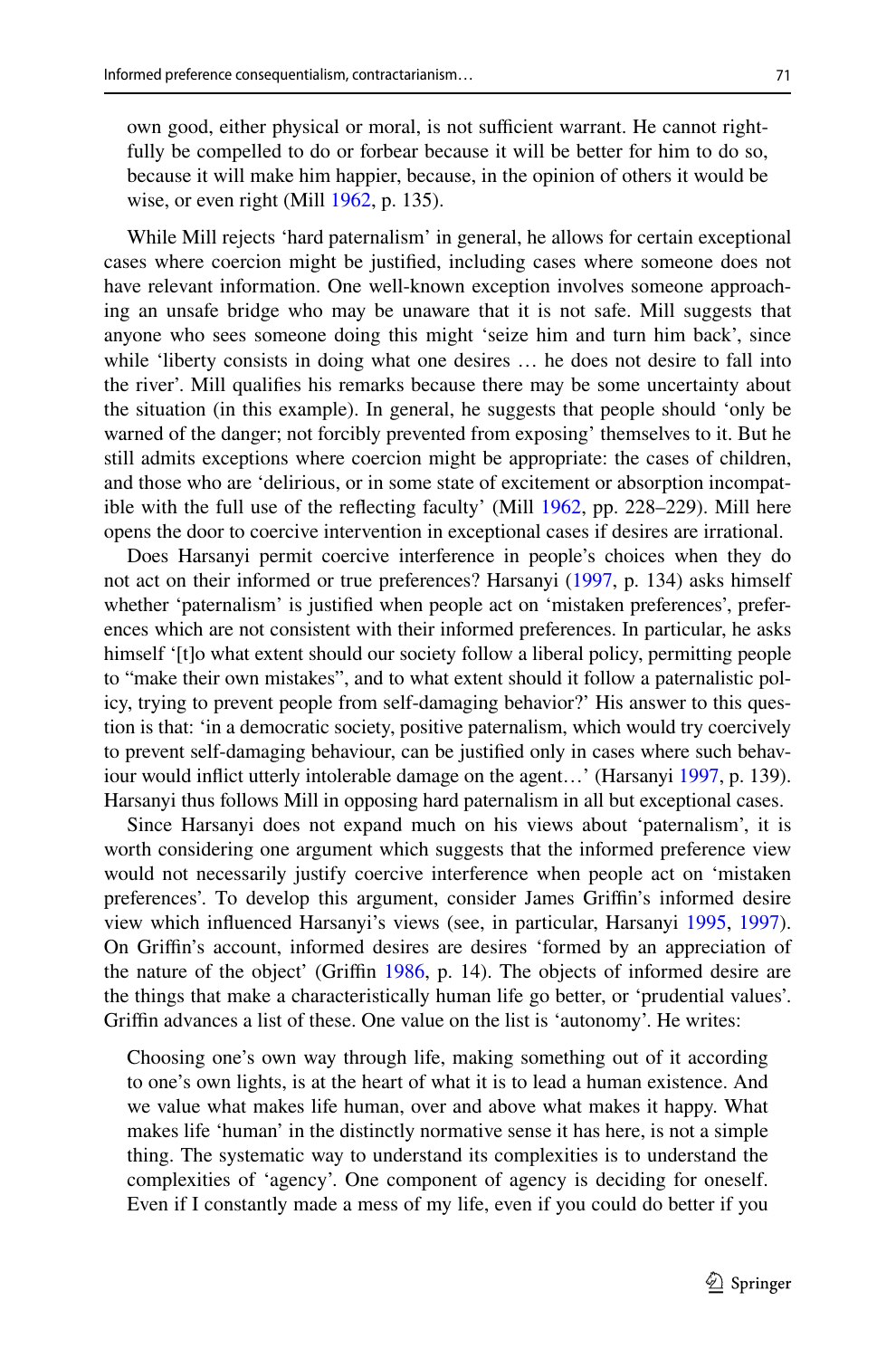took charge, I would not let you do it. Autonomy has a value of its own. (Griffin [1986](#page-20-1), p. 67).

On Griffin's account allowing people to make their own mistakes (even when others could do better) is part of what upholding the value of autonomy requires, since deciding for oneself is a component of that value (see also Griffin [2008,](#page-21-15) pp. 150–157). As a consequence, interfering with people's lives to avoid such errors may be objectionable. This is the first argument from autonomy. If Harsanyi accepted this argument, it would help to explain why he believed that people should be permitted, except in rare cases, to act on 'mistaken preferences'.<sup>[2](#page-6-1)</sup>

### <span id="page-6-0"></span>**3 Libertarian paternalism and informed preference consequentialism**

The findings of BE and psychology have inspired various forms of interventionist public policy. Some of the proposals which have emerged suggest that coercive measures are justified to further people's welfare (see Camerer et al. [2003;](#page-20-4) Conly [2013\)](#page-20-5). By contrast, Cass Sunstein and Richard Thaler class interference in people's choices as 'paternalistic' as long as it promotes their welfare; but the relevant interventions are not coercive to the degree that they do not block choice. Such interference is a form of 'soft paternalism'. While Sunstein and Thaler ([2003](#page-22-1), p. 1163) avoid taking any contentious view of the components of welfare, they implicitly adopt a variation of the informed or rational preference view of welfare (see Sugden [2008a](#page-21-16), p. 232; Qizilbash [2012](#page-21-17)). They tell us that 'in some cases people make inferior decisions in terms of their own welfare—decisions which they would change if they had complete information, unlimited cognitive abilities, and no lack of self-control' (Sunstein and Thaler [2005](#page-22-2), p. 176). They argue that in some such cases—involving status quo bias, framing, self-control, myopia and so on—BE and psychology teach us that people systematically make choices which are either not in their best interests or irrational. To take a wellknown example, in a cafeteria, people are more attracted to food which is presented earlier in the queue and at eye level. If unhealthy food is presented early in the queue and at eye level, then people will make less healthy choices than they would if it was not so prominently displayed. Of course, if a 'paternalist' planner or 'choice architect'—were to reframe the choice to make healthier options more attractive, then she has done nothing coercive, and the intervention does not block choice. It is only, on Sunstein and Thaler's view, a form of 'paternalism' to the degree that it involves interference with a view to improving welfare. Furthermore, the claim is that such interference improves people's decision-making and welfare as judged by themselves. Nonetheless, some argue that if the intervention

<span id="page-6-1"></span> $2$  There is reason to think that Harsanyi would have endorsed this position. In his later works, he followed Griffin in advancing a list of prudential values, one of which was 'freedom to control our own lives' (Harsanyi [1995,](#page-21-7) p. 323).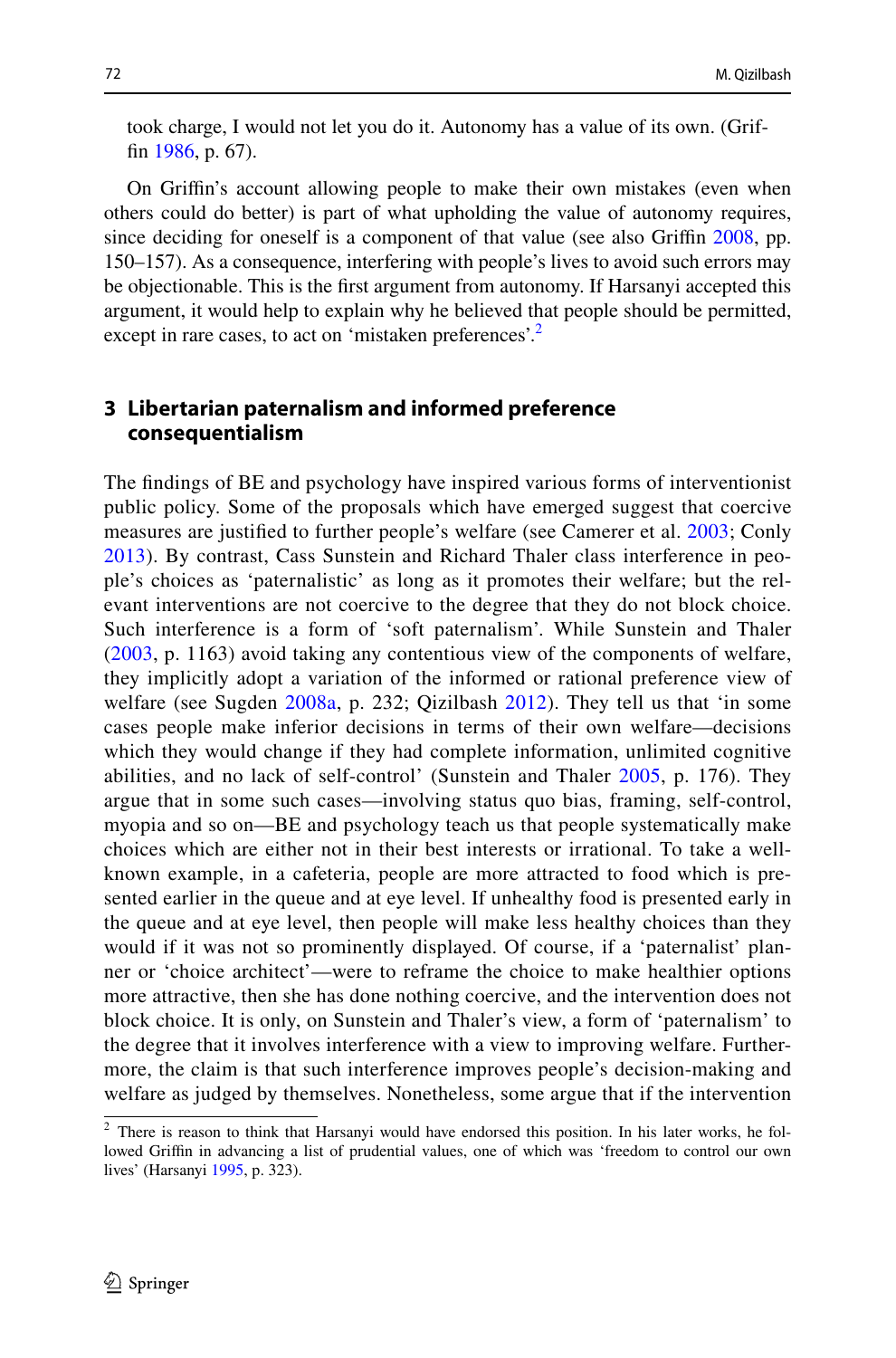shapes (or manipulates) choice—by pushing agents in one direction rather than another, it undermines autonomy, where autonomy is understood in terms of a person's control over her or his environment. When it does so, such interference arguably involves an objectionable form of 'paternalism' (see Hausman and Welch [2010](#page-21-18), p. 128; Bovens [2008](#page-20-6)). It is (arguably) objectionable when it violates freedom in this way even if there is no coercion.<sup>[3](#page-7-0)</sup> This is the second argument from autonomy.<sup>[4](#page-7-1)</sup>

Sunstein and Thaler recommend several interventions which are justified by the failure of people to act according to informed or rational preferences. They implicitly take the standard of rationality to be that set by expected utility, or rational choice, theory. The behaviour of the rational agents of (neo-classical) economic theory is that of 'Econs', and those of us who fall short of that standard in predictable ways are 'Humans' (Thaler and Sunstein [2008,](#page-22-3) pp. 7–9). Interventions to improve the welfare of Humans—which are examples of what they term 'nudges'—are justified by predictable differences between Humans and Econs. In treating the standard for an 'informed' or 'rational' preference to be that set by rational choice theory (RCT) or economics, Thaler and Sunstein adopt a strong standard for 'informed preference' (see Qizilbash [2012\)](#page-21-17). This point also comes out in an argument which Thaler and Sunstein make against 'anti-paternalists'. The argue (contentiously) that 'antipaternalists' assume that 'almost all people, almost all of the time, make choices that are in their best interest or at least are better than the choices that would be made by someone else' (Thaler and Sunstein [2008,](#page-22-3) p. 10). They contest this assumption using an example involving a novice playing an experienced chess player, and they conclude that: 'so long as people are not choosing perfectly, some changes in the choice architecture could make their lives go better (as judged by their prefer-ences, not those of some bureaucrat)' (Thaler and Sunstein [2008](#page-22-3), p. 10). 'Choosing perfectly' sets a very high standard for rationality. This standard, in turn, can justify a very wide range of interventions. By contrast, Mill's implicit version of the informed preference test in Utilitarianism required only that the chooser is 'competent' in the sense that she has experience of the relevant available options. An experienced player may, by and large, make better choices than a novice, but there is no implication that she would 'choose perfectly'. Indeed, Mill's reference to the 'full use of the reflecting faculty' in On Liberty predates the emergence of modern RCT, and would not have required human beings to choose in a way that is consistent with its axioms.<sup>[5](#page-7-2)</sup>

Next consider market failure. Sunstein [\(2014](#page-22-4), p. 16) argues—like others (e.g. Camerer et al. [2003](#page-20-4), p. 1218) in this literature—that '[t]he various empirical findings

<span id="page-7-0"></span><sup>&</sup>lt;sup>3</sup> For this reason, Hausman [\(2018](#page-21-19), p. 55) notes that the definition of 'paternalism' can be expanded to include 'interference with liberty *or autonomy* of the person whom the action aims to benefit'. See also Gerald Dworkin's revised definition of 'paternalism' in Dworkin [\(2020](#page-20-7)).

<span id="page-7-1"></span><sup>4</sup> While I have listed 'anti-paternalist' arguments which focus on the value of autonomy, there are also autonomy-based arguments for 'paternalism'. For an example, see Sunstein ([1991\)](#page-22-5).

<span id="page-7-2"></span><sup>&</sup>lt;sup>5</sup> Advocates of LP might, nonetheless, argue that Mill would not have regarded libertarian paternalistic interventions as problematic, since, aside from rare exceptions, he objected to 'hard' rather than 'soft paternalism'.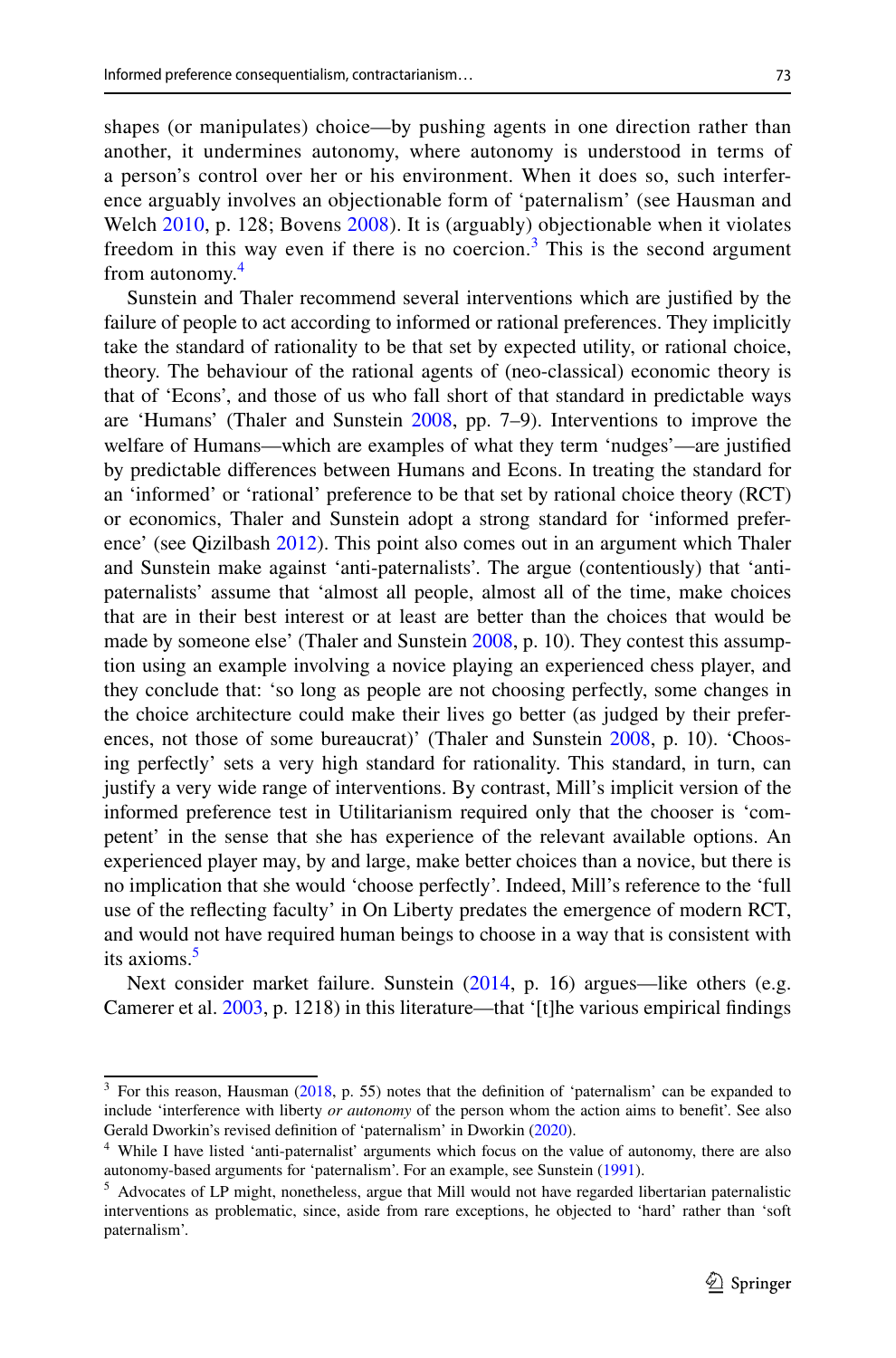allow us to identify a set of behavioural market failures, understood as market failures that complement the standard economic account and that stem from the human propensity to err'. This extension of the concept of market failure to cases where people's preferences diverge from their 'true' or 'informed' preferences follows the logic of Harsanyi's utilitarianism. Furthermore, while Harsanyi objects to 'positive paternalism' which would involve coercion except in exceptional circumstances, he does not rule out soft paternalism.

Should informed preference consequentialists endorse LP? There are reasons for them to hesitate before doing so. One is that the results of BE and psychology are as relevant to the choices of the Humans who are the targets of libertarian paternalistic interventions as to those of 'planners' who seek to construct the relevant 'choice architecture'. If so, it is implausible that the results of BE and psychology support the crucial claim that fallible third parties can choose or do any better than the Humans whose behaviour apparently falls short of that of Econs (see, in particular, Glaeser [2006](#page-20-8)). As a result, a world with interventions inspired by LP may be worse—or no better—than one without these. The case for these interventions is weaker still if there is scepticism about the reliability or robustness of the behavioural findings on the basis of which 'paternalism' might be recommended. The relevant interventions may, thus, not be accepted on a consequentialist calculus.

A further reason to hesitate has to do with the assumed benevolence of those designing the relevant interventions. 'Choice architects' may be not merely fallible, but also self-interested or malign. If, for example, the relevant policy makers wish to manipulate behaviour so as to pursue their own interests (e.g. to maximise the budgets of their departments), their behaviour would not even count as 'paternalistic' (on any plausible definition), because it would not be motivated with a view to promoting (other) people's welfare or interests. Interventions of this sort by 'planners' would thus undermine the claim that libertarian paternalists sometimes make that 'paternalism is inevitable' (e.g. Sunstein and Thaler [2005,](#page-22-2) p. 178; Sunstein [2014,](#page-22-4) p. 121).<sup>[6](#page-8-0)</sup> There are thus good reasons for informed preference consequentialists to hesitate before endorsing the agenda of LP.

There are at least three 'anti-paternalist' arguments which emerge from this discussion and which derive from informed preference views:

- (I) To the degree that the ability to make one's own 'mistakes' is part of what the value of autonomy requires, people's 'mistakes' do not, in general, justify interference in their choices;
- (II) To the degree that interference based on the findings of BE shapes (or manipulates) people's choices, it may violate their autonomy, and may for this reason be objectionable; and.
- (III) The standard that LP sets for preferences to be 'informed' or 'rational' is very demanding, and recommends interference that is not justified by a divergence

<span id="page-8-0"></span><sup>&</sup>lt;sup>6</sup> Sometimes the claim that 'paternalism is inevitable' appears to be mistakenly conflated with or run together with the claim that 'choice architecture is inevitable'. See, for example, Sunstein [\(2014](#page-22-4), p. 118 and 121). Yet one might well reject the first of these claims while accepting the latter.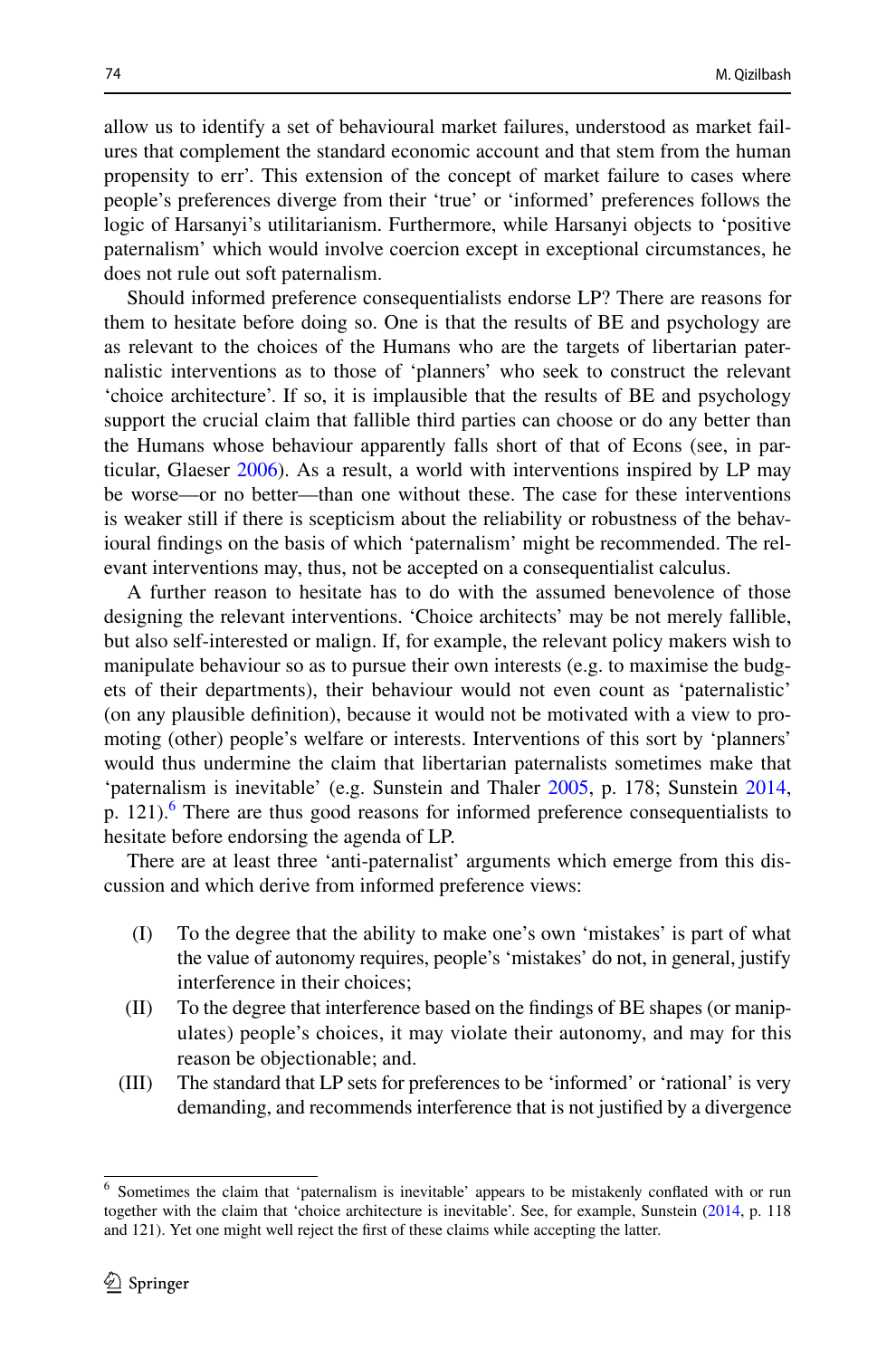of informed (or rational) and actual preferences on less demanding versions of the informed preference view.

In (I), there are quotation marks around 'mistakes' since—given (III)—failing to behave according to the axioms of RCT would not even count as a 'mistake' on some informed or rational preference views.<sup>[7](#page-9-0)</sup> (I) and (II) are versions of the first and second arguments from autonomy. While I introduced the first of these in the context of Griffin's view and Harsanyi's rejection of 'positive paternalism', its logic extends to the interventions proposed by LP, since LP justifies interference on the basis of 'mistakes'.

There is another reason why Harsanyi might object to the full range of interventions favoured by LP. This relates to what Sunstein [\(2014](#page-22-4), pp. 116–118) thinks of as a 'rule-consequentialist anti-paternalist' argument against LP. By way of clarification, in this context, 'rule-consequentialism' is any version of consequentialism which focuses on rules (rather than actions or motives). $8$  This argument can be formulated as follows:

 (IV) Given the wide range of areas where LP recommends interference to improve people's welfare and decision-making, the consequences of adopting any set of rules (social norms or moral code) which recommends such extensive interference would be worse (or no better) than the status quo.

There is more than one reason to accept (IV). One has already been discussed: 'choice architects' are as fallible as any other Human, and a world with their wideranging interference may well be worse (or no better) than one without it. But even if we set aside their fallibility, a world with so much interference in people's lives would arguably be worse than one without it. It appears to be the first of these reasons—which he associates with Glaeser  $(2006)^9$  $(2006)^9$  $(2006)^9$  and—which Sunstein believes motivates the 'rule-consequentialist anti-paternalist' argument. Nonetheless, the wide range of interventions justified by a failure of people to 'choose perfectly' and to align 'perfect' and actual choice also supports  $(IV)$ . Accepting any of  $(I)$ – $(IV)$ may lead an informed preference consequentialist to reject what Sunstein [\(2014](#page-22-4), p. 17) calls the 'First (and) only Law of Behaviorally Informed Regulation: *In the face of behavioural market failures, nudges are usually the best response, at least when there is no harm to others'.* However, for those who endorse all of (I)–(IV), the case for rejection is overwhelming.

Sunstein ([2014,](#page-22-4) pp. 116–122) considers some of these 'anti-paternalistic' arguments and argues that, looking at specific cases, any strong presumption against interference must fail. In the case of objections involving the value of autonomy, he

<span id="page-9-0"></span><sup>7</sup> An example is Griffin's view, which allows for informed preferences which are non-transitive. See Griffin [\(1986](#page-20-1), pp. 96–97).

<span id="page-9-1"></span><sup>&</sup>lt;sup>8</sup> This sense of 'rule-consequentialist' identifies a class of moral theory, rather than a specific moral theory such as Brad Hooker's. See Hooker ([2000\)](#page-21-20).

<span id="page-9-2"></span><sup>&</sup>lt;sup>9</sup> See Sunstein ([2014,](#page-22-4) p. 180, notes 10 and 11).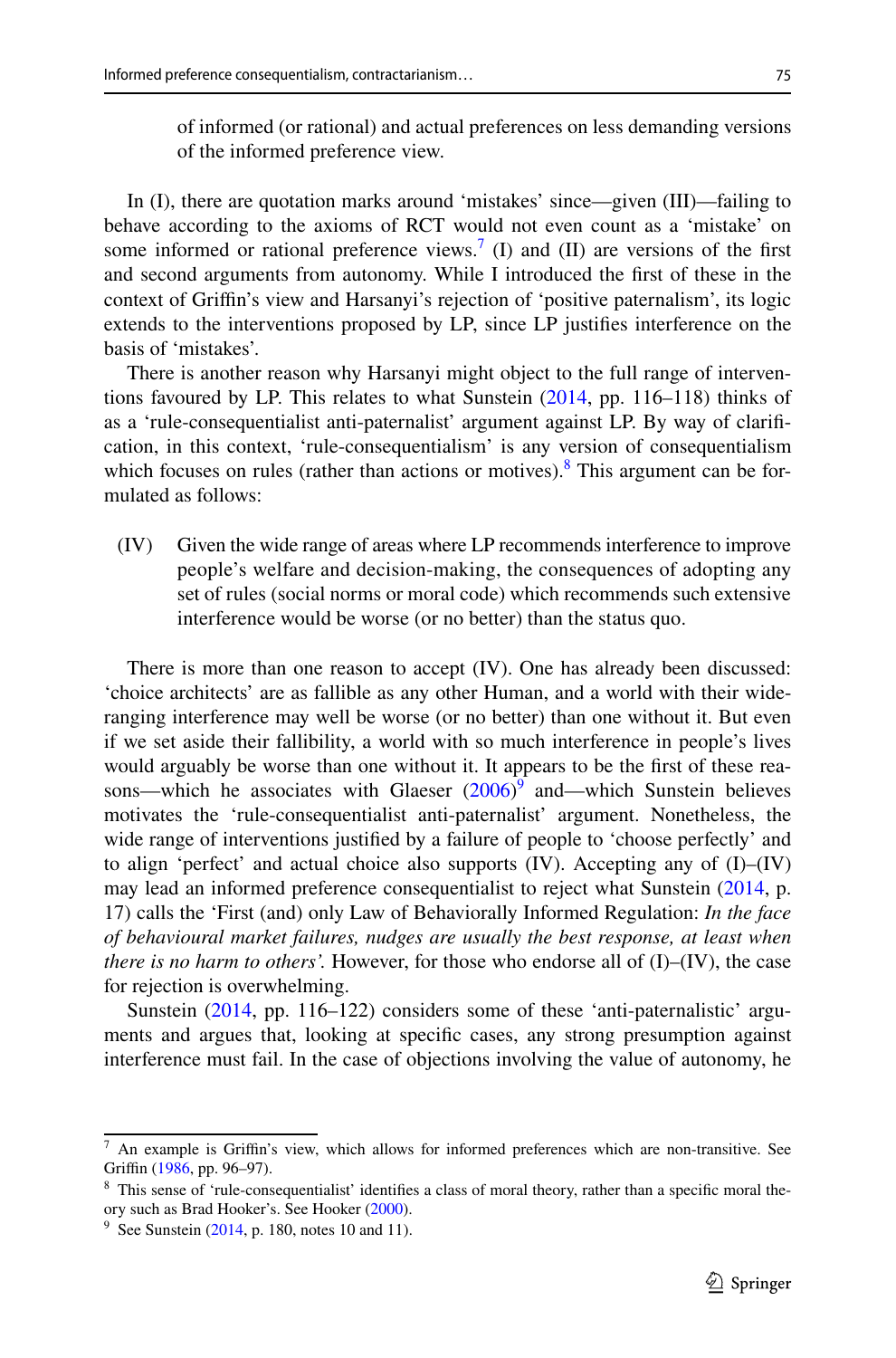argues that there is a risk of exaggerating their force, since consequentialists must sometimes trade-off autonomy against other values. I will not evaluate Sunstein's responses here. Rather I suggest that because Harsanyi was a rule-utilitarian—and so a rule-consequentialist—he may have accepted the 'rule-consequentialist anti-paternalist' argument which Sunstein contests.<sup>[10](#page-10-1)</sup> Indeed, Harsanyi advanced a similar argument in defence of the value of personal choice. He argued that: 'it is better to live in a society which allows people a good deal of free choice in their personal lives and does not impose unacceptably burdensome restrictions on people's per-sonal behavior' (Harsanyi [1995](#page-21-7), p. 330). My guess is that Harsanyi would equally have resisted widespread interference on the basis of the results of BE, especially when this might undermine autonomy. So while the idea of a 'behavioural market failure' can be traced to the logic of Harsanyi's utilitarianism, it, by no means, follows that Harsanyi would have endorsed the agenda of LP. Indeed, the same can be said of informed preference consequentialists more generally. There are good reasons why informed preference consequentialists should reject the 'First Law of Behaviorally Informed Regulation' (henceforth, FLoBIR). Indeed, 'anti-paternalists' need not reject informed preference consequentialism on the grounds that it would commit them to the agenda of  $LP<sup>11</sup>$  $LP<sup>11</sup>$  $LP<sup>11</sup>$ .

## <span id="page-10-0"></span>**4 Sugden's Contractarian 'Anti‑Paternalism' and Rawls' Theory of Justice**

Robert Sugden's argument against various forms of 'paternalism' which are inspired by BE is quite distinct from consequentialist 'anti-paternalist' arguments. He has argued that morality is not about maximising social welfare (Sugden [1989\)](#page-21-0). Sugden holds a contractarian view, which sees morality in terms of an agreement between individuals. In The Community of Advantage Sugden follows James Buchanan's account of contractarianism. He cites a passage from Buchanan which runs:

If politics is to be interpreted in any justificatory or legitimising sense without the introduction of supra-individual value norms, it must be modelled as a process within which individuals, with separate and potentially different inter-

<span id="page-10-1"></span><sup>&</sup>lt;sup>10</sup> While this point holds for Harsanyi, it may not hold for Mill, since Mill's definition of utilitarianism focusses on actions: 'actions are right in proportion as they tend to promote happiness, wrong as they tend to produce the reverse of happiness' (Mill [1962](#page-21-4), p. 257). On the question of whether Mill was an act- or a rule-utilitarian, see Crisp [\(1997](#page-20-0), pp. 102–105 and 116–117).

<span id="page-10-2"></span><sup>&</sup>lt;sup>11</sup> Another alternative might start from a reading of Amartya Sen's work—due to Siddiq Osmani ([2018\)](#page-21-21)—which suggests that various forms of supposed 'irrationality' discussed in BE would not count as forms of 'irrationality' on his account. This would imply that—on Sen's account—'paternalistic' interference on the basis of the findings of BE is not justified. Sen ([2000;](#page-21-22) [2002](#page-21-23)) also endorses a form of consequentialism and an undemanding view of rationality. An 'anti-paternalist' consequentialist alternative to LP might emerge from this reading of Sen. Nonetheless, Sen would not qualify as an informed preference consequentialist, since he rejects 'welfarism' (see Sen [1979](#page-21-1)). Sugden ([1981,](#page-21-24) [1985](#page-21-25), [2006b](#page-21-26), [2008b](#page-22-6), [2010a](#page-22-7), [2018a](#page-22-0), pp. 24–28; [2020;](#page-22-8) see also Sugden [1978](#page-21-27)) has forcefully criticised aspects of Sen's position. See also Sen ([2006\)](#page-21-28) and Qizilbash [\(2011a](#page-21-29), [2011](#page-21-30)b) *inter alia*.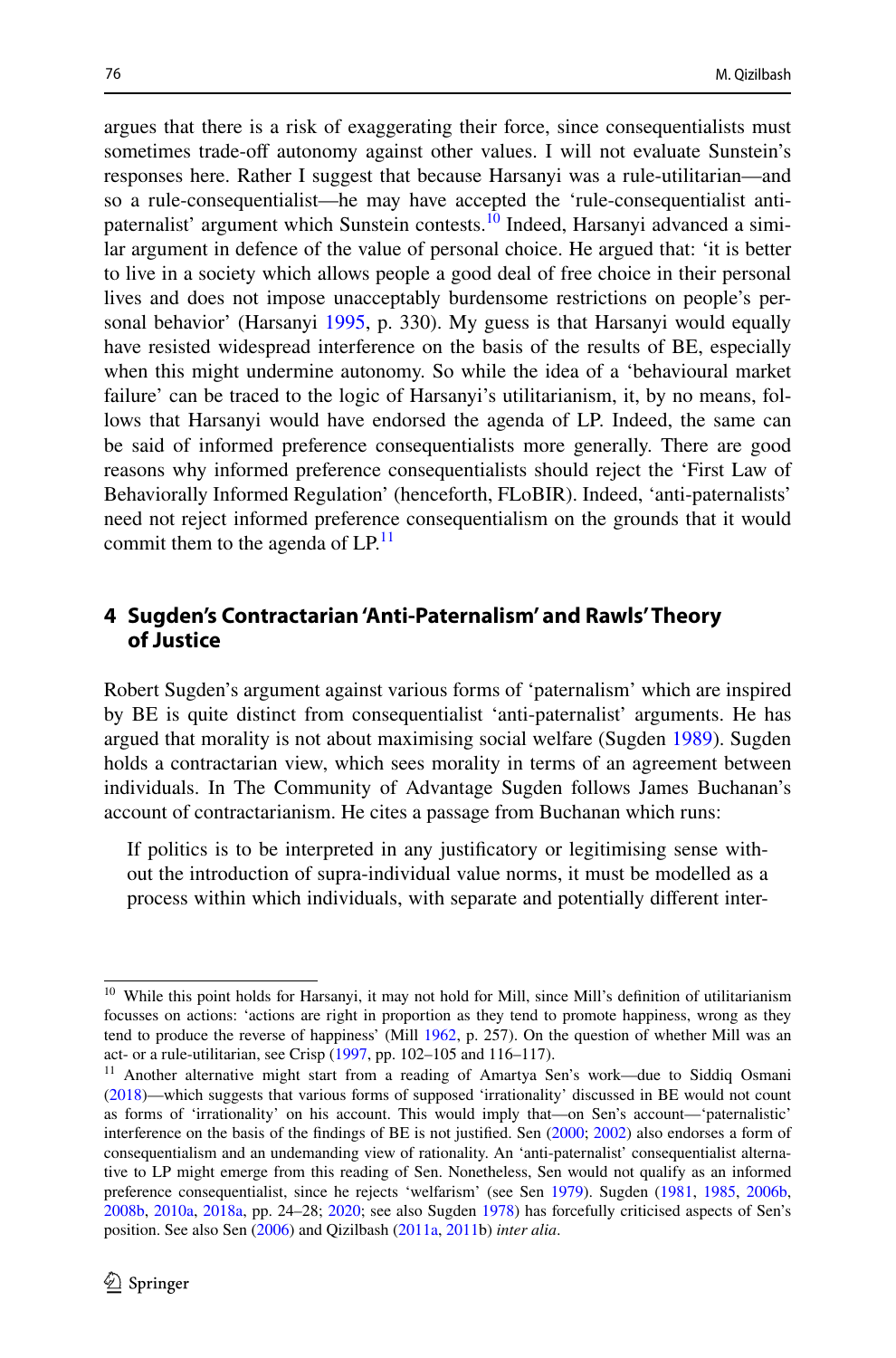ests and values, interact for the purpose of securing individually valued benefits of co-operative effort. If this presupposition about the nature of politics is accepted, the ultimate model of politics is *contractarian*' (Buchanan [1986,](#page-20-9) p. 240; Sugden [2018a,](#page-22-0) p. 29).

As a result, Sugden's contractarian proposals are not addressed to planners—in the way that LP is—but to 'individuals together' (Sugden [2018a](#page-22-0), p. 46). As Sugden [\(2018a,](#page-22-0) p. 48) puts it, if one were to ask why, on his contractarian view, 'paternalism is out of bounds? The answer is not that, all things considered, paternalism has undesirable consequences.' Sugden argues rather that a contractarian cannot be a 'paternalist' (Sugden [2018a,](#page-22-0) pp. 42–50), where 'paternalism' is defined—following Le Grand and New [\(2015](#page-21-31), p. 23)—in terms of 'government intervention' which 'is intended to address a failure of judgement by the individual' and 'to further that individual's good' (Sugden [2018a,](#page-22-0) p. 46). Sugden's argument has force within his own contractarian account. Any proposal he advances is addressed to 'individuals as directors of their lives' (Sugden [2018a](#page-22-0), p. 49). It is their judgements that prevail rather than those of policy makers or others who might decide for them. To this degree, a contractarian cannot be a 'paternalist'. There remains the question of whether Sugden's claim that a contractarian cannot be a 'paternalist' also holds in, and can be generalised to, other contractarian accounts.

To explore this question, I focus exclusively on one influential contractarian theory—the theory of 'justice as fairness' advanced in its original form by John Rawls in A Theory of Justice. As he sets out his theory, Rawls [\(1972](#page-21-32), p. 11) notes that its 'guiding idea is that the principles of justice for the basic structure of society are the object of the original agreement'. By the 'basic structure' he has in mind, 'its major institutions' which include 'the political constitution and the principal economic and social arrangements' (Rawls [1972](#page-21-32), p. 7). The theory involves the choice of principles of justice behind a 'veil of ignorance' in an 'original position' where 'no one knows his place in society, in the distribution of natural abilities, his intelligence, strength and the like'. Nor do individuals know their 'conception of the good or their special psychological propensities' (Rawls [1972](#page-21-32), p. 12). In Rawls' theory, 'the original position of equality corresponds to the state of nature in the traditional theory of the social contract' (Rawls [1972](#page-21-32), p. 12). It is in this position that principles of justice are chosen. Because the parties in the original position 'are similarly situated and no one is able to design principles to favour his particular conditions, the principles of justice are the result of a fair agreement or bargain' (Rawls [1972,](#page-21-32) p. 12). These principles also presuppose a conception of advantage and Rawls [\(1972](#page-21-32), chapter VII) adopts a rational desire view. A person's advantage is understood in terms of those 'things every rational man is presumed to want' and which 'have a use whatever a person's rational plan of life' (Rawls [1972](#page-21-32), p. 62). These 'things' are 'primary goods'. And Rawls is concerned with those primary goods which are at the 'disposition of society': the 'social primary goods'.

Rawls' theory is primarily concerned with principles of justice rather than welfare economics. In making some remarks about economic systems, he notes that his subject is 'the theory of justice and not economics, however elementary' (Rawls [1972](#page-21-32), p. 265). However, he does engage with the question of 'how the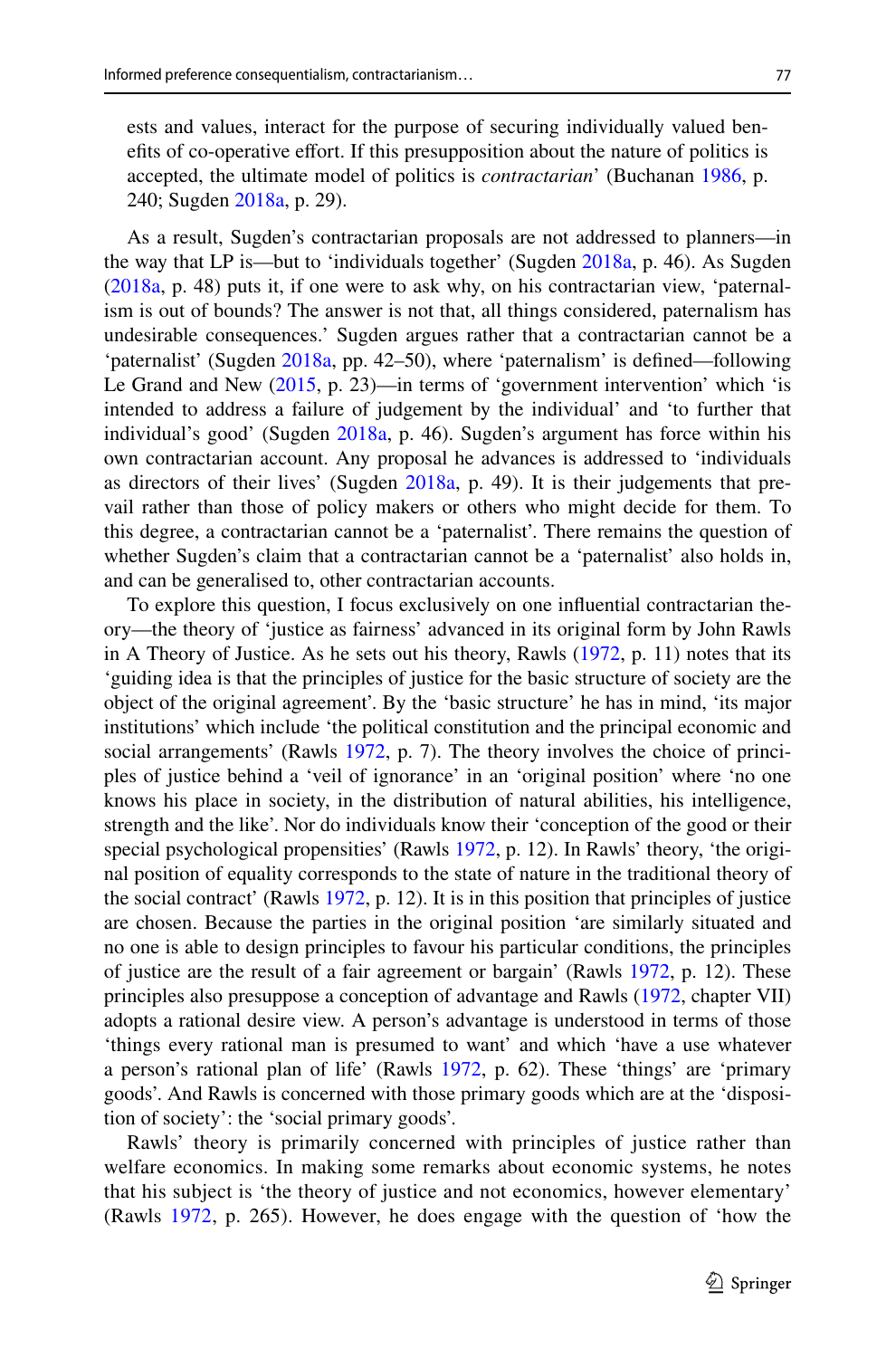two principles work out as a conception of political economy, that is as standards to assess economic arrangements and policies, and their background institutions'. He then adds in parentheses that '[w]elfare economics is often defined in the same way. I do not use the name because the term "welfare" suggests that the implicit moral conception is utilitarian …' (Rawls [1972](#page-21-32), pp. 258–259).

Rawls briefly discusses the market system, one of the chief merits of which, he believes, is efficiency. He describes the first welfare theorem as follows:

Under certain conditions, competitive prices select the goods to be produced and allocate resources to their production in such a manner that there is no way to improve on either the choice of productive methods by firms, or the distribution of goods that arises from the purchases of households. There exists no rearrangement of the resulting economic configuration which makes one household better off (in view of preferences) without making another worse off. No mutually advantageous trades are possible … (Rawls [1972,](#page-21-32) pp. 271–272).

Rawls here follows orthodox welfare economics by using preference satisfaction as the underlying concept of advantage. To fit with the conception of the good he recommends—in terms of rational wants and his account of 'social primary goods'—the relevant preferences must be 'rational'. Otherwise, preference satisfaction would not necessarily be advantageous. And as with Harsanyi's view, there may be a divergence between Pareto efficiency in terms of actual and rational preference satisfaction. That opens up the possibility once more that QME might recommend 'paternalistic' interventions when people fall short in terms of rationality. These interventions would, once more, be justified with a view to correcting 'behavioural market failures'.

What does Rawls say about market failure? He moves on from his exposition of the first welfare theorem to the following remarks:

The theory of general equilibrium explains how, given appropriate conditions, the information supplied by prices leads economic agents to act in ways that sum up to achieve this outcome [where no further mutually advantageous trades are possible]. Perfect competition is a perfect procedure with respect to efficiency. Of course, the requisite conditions are highly special ones and are seldom if ever fully satisfied in the real world. Moreover, market failures and imperfections are often serious, and compensating adjustments must be made by the allocation branch. (Rawls [1972,](#page-21-32) p. 272).

In this context, Rawls gives various 'branches' of government distinct jobs. Of these, the role of addressing market failure falls to the 'allocation branch' (Rawls [1972,](#page-21-32) p. 244). The 'allocation branch' is 'to keep the price system workably competitive and to prevent the formation of unreasonable market power'. But it is also 'charged with identifying and correcting, say by suitable taxes and subsidies and by changes in the definition of property rights, the more obvious departures from efficiency caused by the failure of prices to measure accurately social benefits and costs' (Rawls [1972](#page-21-32), p. 244). The kinds of market failure he has in mind include: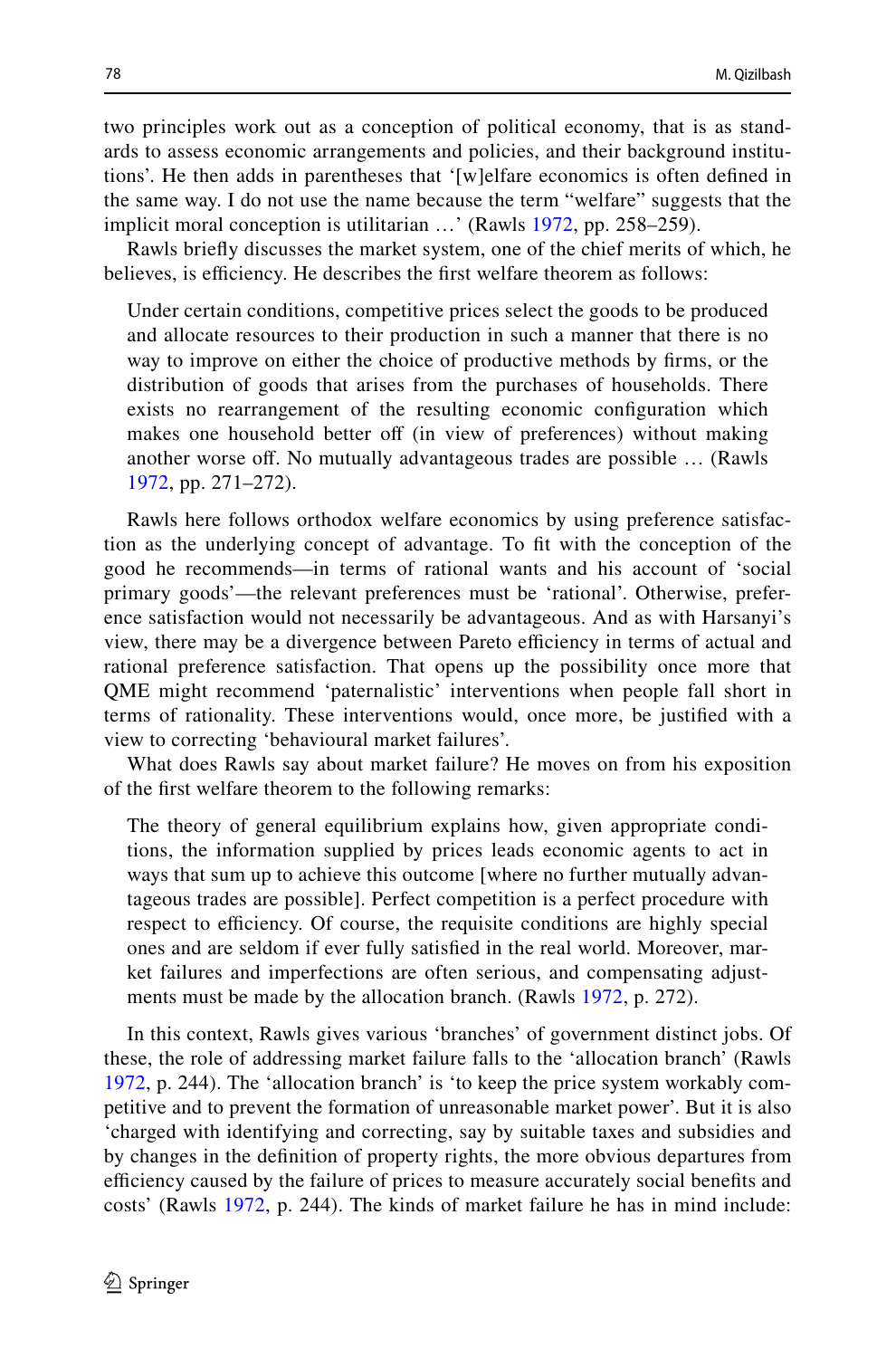'monopolistic restrictions, lack of information, external economies and diseconomies and the like' including public goods (Rawls [1972,](#page-21-32) p. 272). This list follows traditional welfare economics.

Ought the list of interventions which the 'allocation branch' should pursue be extended in the light of the results of BE to include libertarian paternalist interference? While we can only speculate about how Rawls might have responded to this question, two aspects of his view are particularly relevant here: the conditions under which Rawls thinks that 'paternalistic' principles might be accepted in the original position; and the definition of 'rationality' he adopts. Rawls [\(1972](#page-21-32), pp. 248–250) discusses the 'problem of paternalism' and, to clarify what he has in mind, in a note he directs the reader to Gerald Dworkin's discussion, so that the definition of 'paternalism' he implicitly adopts is 'hard'. He notes that '[i]n the original position the parties assume that in society they are rational and able to manage their own affairs' (Rawls [1972](#page-21-32), p. 248). He is concerned with the possibility that this assumption might not hold. Cases where it fails include those of children and those who are 'mentally disturbed'. As regards the parties in the original position, Rawls adds:

It is rational for them to protect themselves against their own irrational inclinations by consenting to a scheme of penalties that may give them a sufficient motive to avoid foolish actions and by accepting certain impositions designed to undo the unfortunate consequences of their imprudent behaviour. For these cases, the parties adopt principles stipulating when others are authorised to act in their behalf and to override their present wishes if necessary; and this they do by recognising that sometimes their capacity to act rationally for their good may fail, or be lacking altogether (Rawls [1972,](#page-21-32) p. 249).

On the basis of whose preferences or conception of advantage would third parties act on their behalf? Rawls' answer is:

Paternalistic decisions are to be guided by the individual's own settled preferences and interests insofar as they are not irrational, or failing a knowledge of these, by the theory of primary goods. As we know less and less about a person, we act for him as we would act for ourselves from the standpoint of the original position. We must be able to argue that with the development or recovery of his rational powers the individual in question will accept our decision on his behalf and agree with us that we did the best thing for him. (Rawls [1972](#page-21-32), p. 249).<sup>[12](#page-13-0)</sup>

This passage arguably supports the case for libertarian paternalist interventions within Rawls' account.<sup>[13](#page-13-1)</sup> Those interventions are, like the 'paternalistic principles' Rawls has in mind, motivated and justified by failures of rationality, and (consistent with Rawls' discussion) the criterion used for judging a person's advantage is

<span id="page-13-0"></span><sup>&</sup>lt;sup>12</sup> Rawls ([1972,](#page-21-32) p. 250) qualifies these remarks by noting that: '[p]aternalistic principles are a protection against our own irrationality, and must not be interpreted to license assaults on one's convictions and character by any means so long as these offer the prospect of securing consent later on'.

<span id="page-13-1"></span> $13$  On this point, see also Ferey [\(2011](#page-20-10), p. 747–748).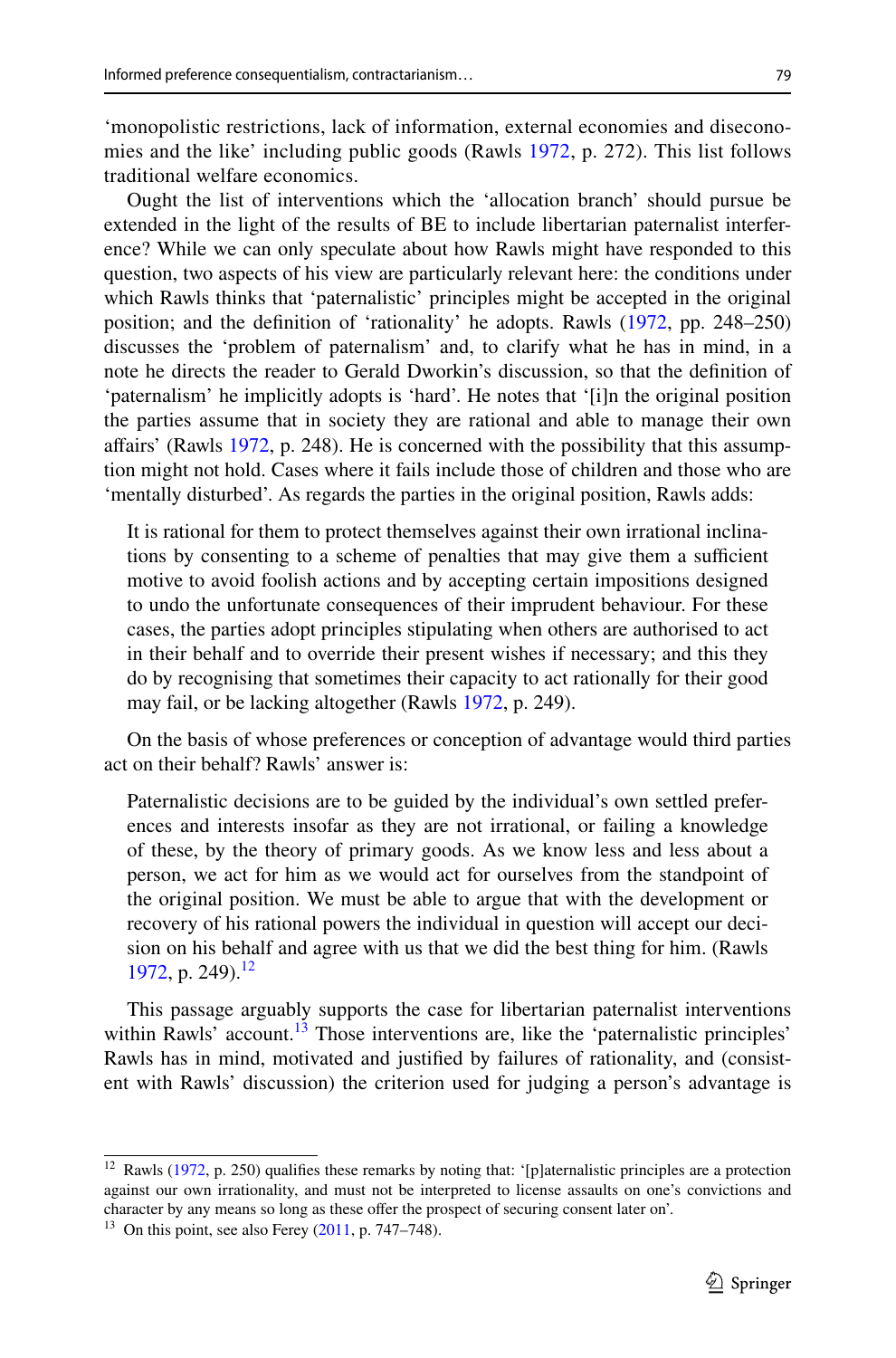that person's own informed or rational preferences, as far as these are known. The FLoBIR and the 'paternalistic' interventions it implies would nonetheless only have a place within a contractarian account if there is some reason—which contractarian theory would have to supply—to believe that the parties to the contract would agree to it.

What standard of rationality is used to decide on whether or not 'paternalistic' intervention is justified in Rawls' theory? What conception of rationality does he adopt? The conception is, at least in part, that embodied in RCT. He writes: '[t]he concept of rationality invoked here, with the exception of one essential feature, is the standard one familiar in social theory. Thus, in the usual way, a rational person is thought to have a coherent set of preferences between options open to him. He ranks these options according to how well they further his purposes' (Rawls [1972,](#page-21-32) p. [14](#page-14-0)3).<sup>14</sup> In the context of what makes a life plan 'rational', Rawls adds to the principles of rational choice that the plan should be chosen with 'full deliberative rationality, that is, with full awareness of the relevant facts and after careful consideration of the consequences' (Rawls [1972](#page-21-32), p. 408). This second requirement is closer to the sort of requirement standardly adopted in informed preference views. Adding to this, the requirement that people have a 'coherent set of preferences' and that they act on these according to 'the principles of rational choice' nonetheless opens the way to 'paternalistic principles' if they fail to act on the axioms of RCT. Indeed, it opens the door to accepting the FLoBIR as a 'paternalistic principle' in the original position, or as a guiding principle to justify government intervention by the 'allocation branch' to address 'behavioural market failures'. Nonetheless, Rawls is not specific about the principles of rational choice which are involved. He merely cites a large literature on social and rational choice in a note (see Rawls [1972](#page-21-32), p. 143). In his contractarian account, the standard of rationality would implicitly be set by the parties in the original position, since that standard would determine the principles they accept. The question is: would they set the standard of rationality at a level where they would accept the FLoBIR?

In thinking about this question, it is worth considering two further questions: how much knowledge of economics does Rawls deploy in developing his theory? And what knowledge do the parties in the original position have? Rawls is very modest about his knowledge of economics. He notes that '[c]ertain elementary parts of economic theory are brought in solely to illustrate the content of the principles of justice. If economic theory is used incorrectly or if the received doctrine is itself mistaken, I hope that for the theory of justice no harm is done' (Rawls [1972,](#page-21-32) p. 265). By contrast, the parties behind the 'veil of ignorance' have considerable knowledge:

It is taken for granted, however, that they know the general facts about human society. They understand political affairs and the principles of economic theory; they know the basis of social organisation and the laws of human psychology. Indeed, the parties are presumed to know whatever general facts affect the

<span id="page-14-0"></span><sup>&</sup>lt;sup>14</sup> The 'exception of one essential feature' here refers to the fact that Rawls [\(1972](#page-21-32), p. 143) rules out envious preferences.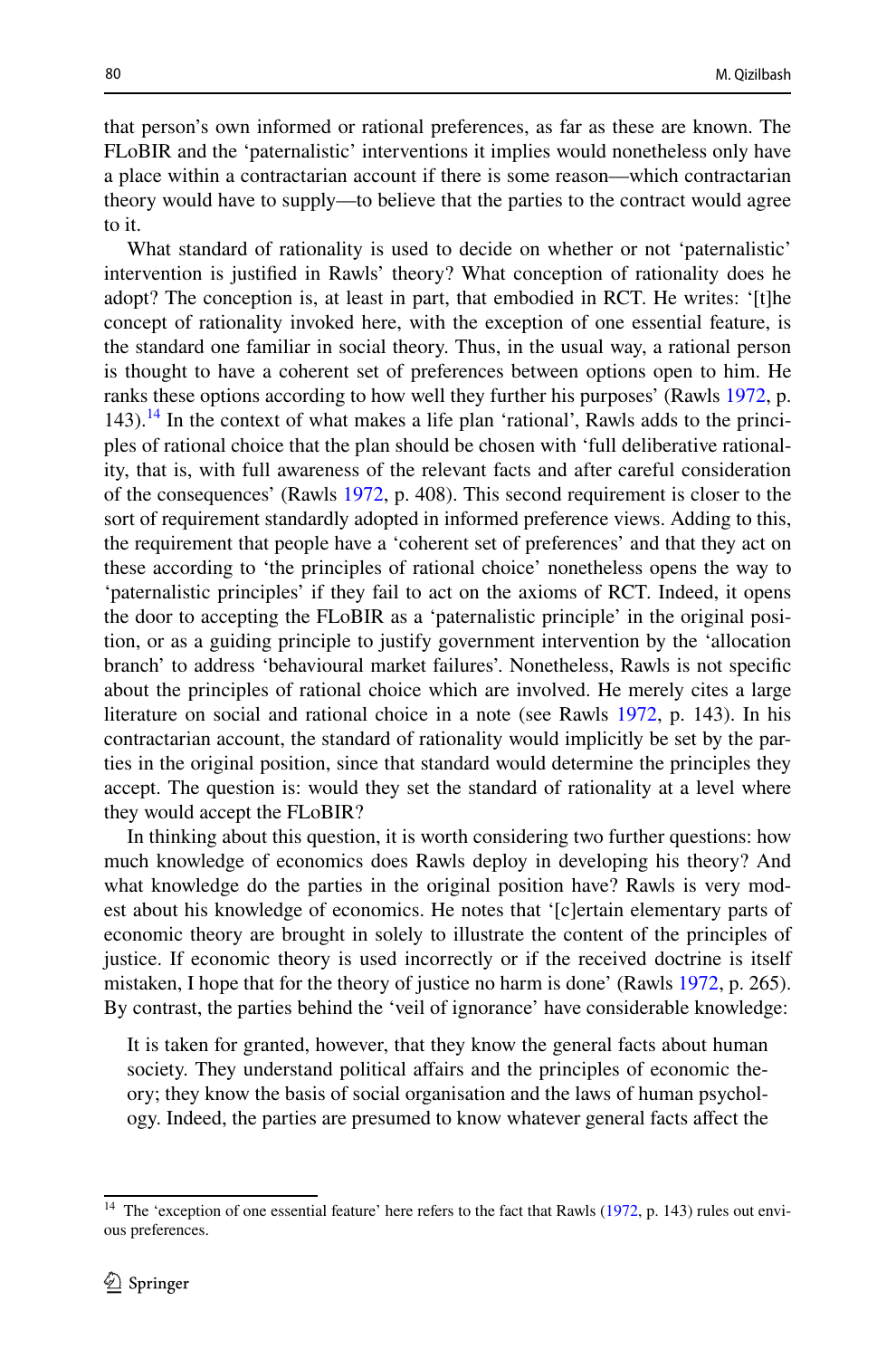choice of the principles of justice. There are no limitations on general information, that is, on general laws and theories…' (Rawls [1972,](#page-21-32) p. 137).

Yet, in the context of Sugden's recent work where there is considerable controversy about which direction normative economics might take and about what we should learn from BE and 'the laws of human psychology', the parties may not be able to take any settled view on the basis of their knowledge.

Since there is no limitation on 'general information', the parties behind the veil and contractarians in the Rawlsian tradition would, nonetheless, look for answers to studies in economics and psychology which investigate how people view libertarian paternalist interventions. If they do, they will find that Sunstein [\(2016](#page-22-9), p. 157) suggests that 'there is widespread cross-national support for nudges, at least of the kind we find that democratic societies have adopted or seriously considered in the recent past'. Nonetheless, Arad and Rubinstein ([2018,](#page-20-11) p. 331) find that as regards 'the public's attitude toward the intervention methods advocated by libertarian paternalism … the responses provide several indications of a negative attitude'. Because contractarian theories require agreement, the presence of a significant number of negative responses to libertarian paternalistic interventions suggest that when contractarians update their theories in the light of empirical research, they cannot safely assume that contracting parties would agree to the FLoBIR.

We can now return to Sugden's claim that a 'contractarian cannot be a paternalist'. Rawls's theory appears to offer a counter-example to this claim, since he is a contractarian who believes that certain 'paternalist principles' would be agreed by the parties. In expressing this view, Rawls implicitly adopts Dworkin's 'hard' definition of 'paternalism'. Sugden's position shares a certain amount with Rawls' because they are both contractarians. Indeed, Sugden [\(2018a,](#page-22-0) pp. 260–261; see also Sugden [1989](#page-21-0), pp. 74–79) introduces Rawls' theory as an exemplar of a contractarian theory of morals.<sup>[15](#page-15-0)</sup> Yet, once one locates his work in relation to Rawls' (original version of his) theory, Sugden would no doubt suggest that elements of Rawls' theory are based on an orthodox position in normative economics which needs to be reexamined in the light of the results of BE. Rawls follows traditional welfare economics in assuming that people have coherent preferences. Sugden ([2018a,](#page-22-0) p. 5) begins his work by noting that the findings of BE undermine this assumption. As a consequence, in The Community of Advantage Sugden reconsiders and (in chapter 6) modifies the case for the market in normative economics, and also (in chapter 7) develops his own view of regulation. Sugden also favours an opportunity-based over an informed (or 'considered') preference view of advantage (in chapter 5; see also Sugden [2006a\)](#page-21-33), not least because he believes that traditional normative economics has assumed stable preferences—another assumption which has been challenged by BE (Sugden [2018a](#page-22-0), p. 5) but also, no doubt, because he raises worries about some informed desire views (see Sugden [2000](#page-21-34)). Indeed, while in The Community of Advantage Sugden [\(2018a,](#page-22-0) p. 4) chooses J.S. Mill as a 'spokesperson' for the liberal tradition, he distances himself from those of Mill's views about well being which

<span id="page-15-0"></span><sup>&</sup>lt;sup>15</sup> Sugden's discussions of Rawls include (Sugden [1989](#page-21-0), [2010b](#page-22-10)) inter alia.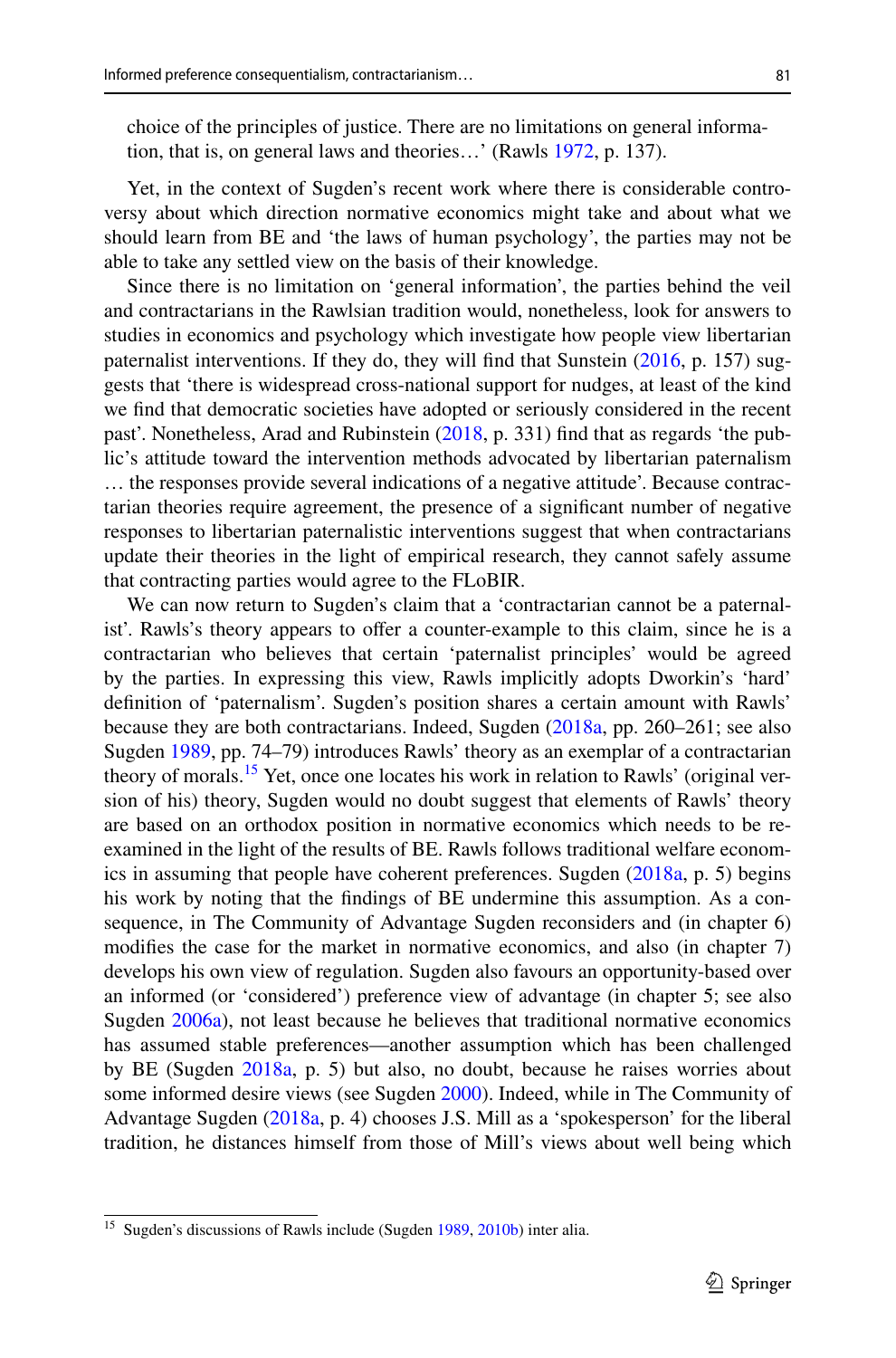are associated with the informed desire view. He thinks Mill's views are those of a 'high-minded and intellectual humanist' and he thinks that some of these 'seem to rest on shaky foundations' (Sugden [2018a,](#page-22-0) p. 3).

In Sugden's account, it is 'in each person's interest to have opportunity to satisfy not just those preferences that she currently has, but any preferences she might come to have' (Sugden [2018a,](#page-22-0) p. 99). These preferences are not necessarily rational or informed and, given his anti-'paternalism', the government is not licenced to override people's preferences to address a failure of judgement by the individual with a view to furthering their good (Sugden  $2018a$ , p. 46). On his account, some interventions advanced by LP are certainly (objectionably) 'paternalistic' (see Sugden [2008a,](#page-21-16) p. 230, [2017](#page-22-11), [2018a,](#page-21-16) p. 46, [2018b](#page-22-12); Sunstein [2018](#page-22-13)) and would be out of bounds in his theory, in part because they are addressed to a planner. On Sugden's contractarian view, LP 'lacks a valid addressee' because it is not addressed to 'individuals as directors of their lives' (Sugden [2018a](#page-22-0), pp. 48–49). The structure and contents of the central parts of The Community of Advantage are organised with a view to offering a well-articulated alternative to LP and related 'paternalistic' proposals. For those contractarians who are considering whether 'paternalistic principles' might find a place in their account, Sugden ([2018a](#page-22-0), chapter 4, [2008](#page-21-16)a) offers a critique of 'paternalistic' proposals justified on the basis of the results of BE. By contrast, there is nothing in Rawls' approach as it is spelled out in A Theory of Justice which in itself blocks 'paternalistic' interference of this sort. Indeed, Sugden's claim that a contractarian cannot be a 'paternalist' does not generalise to other contractarian theories, such as Rawls'. It is specific to the sort of contractarianism that Sugden advances.<sup>[16](#page-16-0)</sup> Indeed, for anti- 'paternalists' this point may count in favour of Sugden's view over Rawls'.

Clearly, Sugden's position differs from Rawls' in significant ways. It is important to note some of these differences because Sugden [\(2018a,](#page-22-0) pp. 261–262) suggests that 'what he has in mind is less grand in scope than Rawls' theory, but similar in spirit'. Nonetheless, in the light of the discussion here, Sugden would no doubt suggest that in the light of the findings of BE, Rawls' view of advantage should be amended; and to the degree that Rawls introduces the traditional framework of welfare economics into his discussion of the basic structure of society and of market efficiency and failure, he imports elements of, what Sugden thinks of as, a 'view from nowhere', and that the defence of the market and the implied view of regulation should be consistent with a contractarian view (as his own defence is) rather than based on traditional welfare economics.

While amendments of this sort may address some of the issues which Sugden might raise, Sugden's views and Rawls' theoretical framework may nonetheless diverge at a deeper level. Even if the view of advantage is amended, and the defence of the market and the view of regulation is revised, as we have seen, in Rawls' theory, 'paternalist principles' are agreed in the original position. This claim stands quite aside from Rawls' views about the currency of advantage, the market and regulation. For this reason, one must also ask whether the original position

<span id="page-16-0"></span><sup>&</sup>lt;sup>16</sup> I am grateful to Robert Sugden for responses in correspondence on this topic on 22 and 24 May 2020.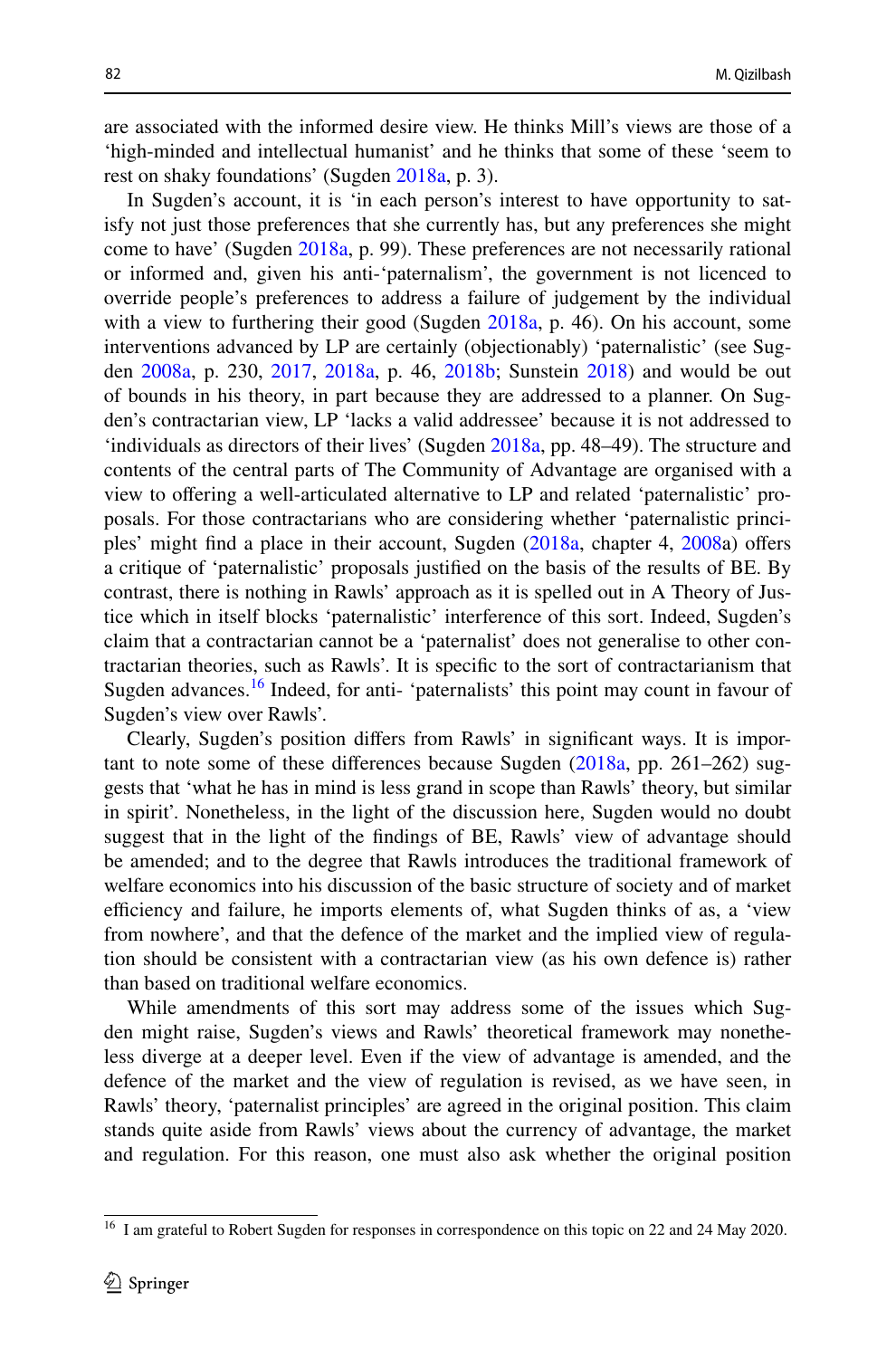device—which is central in Rawls' theory—is compatible with Sugden's views. In particular, is the view taken by the parties in the original position a 'view from nowhere'?

Rawls ([1972,](#page-21-32) pp. 184–192) himself explains at length that the original position device is not used to model a 'rational and impartial sympathetic spectator' of the sort he associates with utilitarian views. As he puts it: '[f]rom the point of view of justice as fairness there is no reason why the persons in the original position would agree to the approvals of an impartial sympathetic spectator as the standard of justice' (Rawls [1972,](#page-21-32) p. 188). To the degree that Sugden ([2018a](#page-22-0), p. 19) has an 'impartial benevolent spectator' in mind when he talks of the 'view from nowhere', Rawls' position is not a 'view from nowhere'. Nonetheless, Sugden [\(2018a,](#page-22-0) p. 19) says of the 'view from nowhere' that its purpose is to 'try to filter out one's private interests and biases'. And this remark echoes Thomas Nagel's original discussion of (more or less) objective views in his book The View From Nowhere. There Nagel ([1986,](#page-21-2) p. 5) writes that '[a] view or form of thought is more objective than another if it relies less on the specifics of the individual's make up and position in the world…'. As we saw, the parties behind the veil of ignorance do not know their place in society, in the distribution of natural abilities, their level of intelligence or strength, or their conception of the good and so on. To this degree, their view may be, following Nagel, more 'objective' than it otherwise would be. By contrast, Sugden ([2006a](#page-21-33), p. 209) insists that a 'contractarian understanding' must look for proposals which 'each individual can value from his or her point of view', and to this degree, it must 'treat social value as subjective'. Rawls' and Sugden's positions may again differ here. Furthermore, in Rawls' theory, 'instead of defining impartiality from the standpoint of the sympathetic observer … we define impartiality from the point of view of the litigants themselves … who must choose their conception of justice … in an original position of equality' (Rawls [1972](#page-21-32), p. 190). Yet Rawls' goal in constructing the original position and the veil of ignorance is quite different to Harsanyi's aim in modelling the viewpoint of the impartial spectator. Rawls' purpose is to 'represent equality between human beings as moral persons' (Rawls [1972](#page-21-32), p. 19). In Rawls' theory, as we saw earlier, the original position device is used to characterise the state of nature which is taken to be the status quo. Sugden's view may again differ significantly from Rawls' on this point. Sugden ([2018a](#page-22-0), p. 38) follows Buchanan in thinking that 'for contractarian thinking to be possible, it is sufficient that individuals acknowledge the baseline [or status quo] as a fact of life—that, as Buchanan puts it—"we start from here, and not from some place else" ([1975,](#page-20-12) p. 78)'. Buchanan expresses himself in similar terms in his review of Rawls' A Theory of Justice. He writes that: '[w]e start always from here, not from an "original position"' (Buchanan [1972](#page-20-13), p. 127). And Sugden [\(2018a,](#page-22-0) p. 174) concurs to the degree that—in contrast to Rawlsian 'justice as fairness'—he is clear that on his account 'for contractarian reasoning to be possible, it was not essential that the baseline was acknowledged as fair'. Indeed, on this line of reasoning, Rawls' early statement of his view is either not a contractarian view of the sort Sugden wishes to endorse, or at best a hybrid of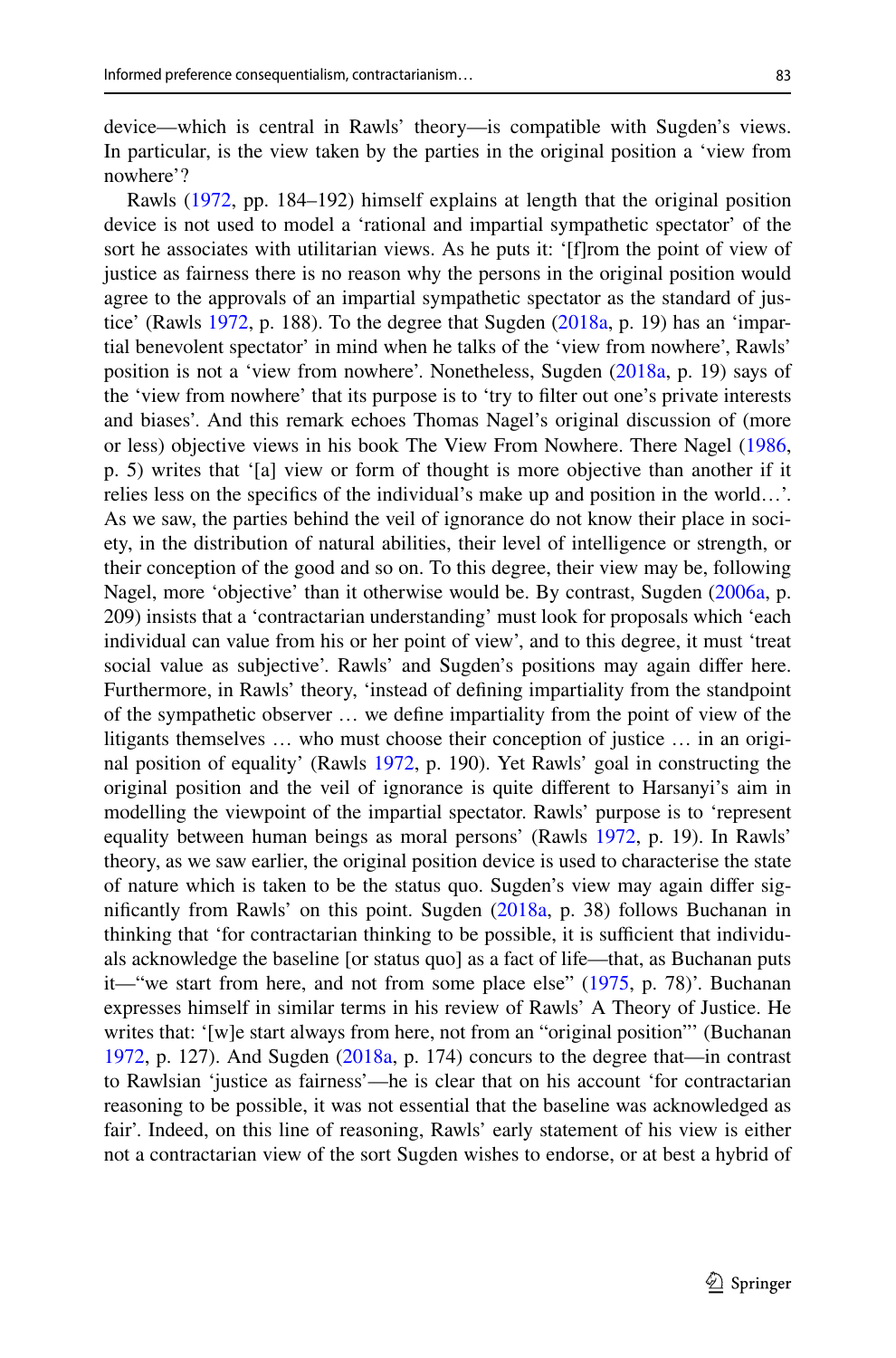contractarianism and a 'view from nowhere'.<sup>[17](#page-18-0)</sup> And yet, Rawls' theory is, arguably, the most influential contractarian theory in modern times. Perhaps for this reason, Sugden [\(2018a,](#page-22-0) p. 174) also notes that he deviates from 'the main paths of the contractarian literature, but in a direction previously taken by James Buchanan'. To this degree, there is a very significant difference between Rawls and Sugden, and Sugden may need to qualify his remark that his theory and Rawls' are 'similar in spirit'.

Even if there is a significant difference between Sugden and the early Rawls, there are clearly also actual or potential points of overlap between their views. The claim that the two theories are 'similar in spirit' rests on those points. As a contractarian, Sugden's view is consistent with Rawls' to the degree that 'in justice as fairness society is interpreted as a cooperative venture for mutual advantage' (Rawls [1972,](#page-21-32) p. 84). And while I have focussed on the original statement of Rawls' theory, it can be argued that there is more potential convergence between Sugden's view and Rawls' later view as it is set out in Political Liberalism and elsewhere.<sup>[18](#page-18-1)</sup> In that view, Rawls takes 'the fact of reasonable pluralism' as given in a democratic society in which people hold distinct ('comprehensive') moral doctrines (see Rawls [1993,](#page-21-35) p. 135). Rawls' concern in 'political liberalism' is with a 'political conception of justice'—a moral conception worked out for the basic structure of society, which is taken to be a modern constitutional democracy (Rawls [1993,](#page-21-35) p. 11). In particular, he is concerned with a political conception which people who hold distinct doctrines can endorse, so that it is the object of an 'overlapping consensus' in a democratic society. In this context, Rawls argues that the principles of justice advanced in his theory are the objects of such a consensus. Sugden [\(2018a](#page-22-0), p. 261) notes that his position would be close to this view if 'Rawls is representing his principles of justice as ones that actual people in an actual constitutional democratic society can agree to uphold'.

The idea of 'psychological stability' is also central in all versions of Rawls' the- $\text{ory}^{19}$  $\text{ory}^{19}$  $\text{ory}^{19}$  and Sugden [\(2018a,](#page-22-0) chapter 8) devotes an entire chapter to this topic in The Community of Advantage. Rawls ([1972,](#page-21-32) p. 177) is concerned with a conception of justice which 'is stable when the public recognition of its realization by the social system tends to bring about the corresponding sense of justice'. In explaining Rawls' idea of 'psychological stability', Sugden [\(2018a,](#page-22-0) p. 174) writes that principles 'must be consistent with the facts of human psychology'. He adds that '[w]hen an ongoing society is regulated by those principles, it must reproduce both a general belief that the principles are fair and a general willingness to abide by them. Principles which are self-reproducing in this sense are psychologically stable'. But in The Community of Advantage Sugden ([2018a](#page-22-0), p. 174) is primarily concerned with the 'properties a

<span id="page-18-0"></span><sup>&</sup>lt;sup>17</sup> This point also emerges implicitly in The Community of Advantage when Sugden contrasts the idea of a 'veil of uncertainty' (developed by Buchanan and Gordon Tullock) with the forms of 'veil' (which Harsanyi and Rawls) used to model impartial judgements. Sugden [\(2018a,](#page-22-0) p. 40) notes that '[t]he veil of uncertainty ... is not a device for creating a view from nowhere'. See also Sugden [\(2018a,](#page-22-0) p. 284, note 4). I thank Robert Sugden for helpful responses on this topic in correspondence on 26 May 2020.

<span id="page-18-1"></span><sup>&</sup>lt;sup>18</sup> For a comprehensive and original discussion of the relationship between Rawls' 'political liberalism' and Sugden's work, see Santori and Nalli [\(2019](#page-21-36)).

<span id="page-18-2"></span><sup>19</sup> In the case of his later views, see Rawls ([1993,](#page-21-35) p. 17) and Rawls [\(2001](#page-21-37), part 4) *inter alia*.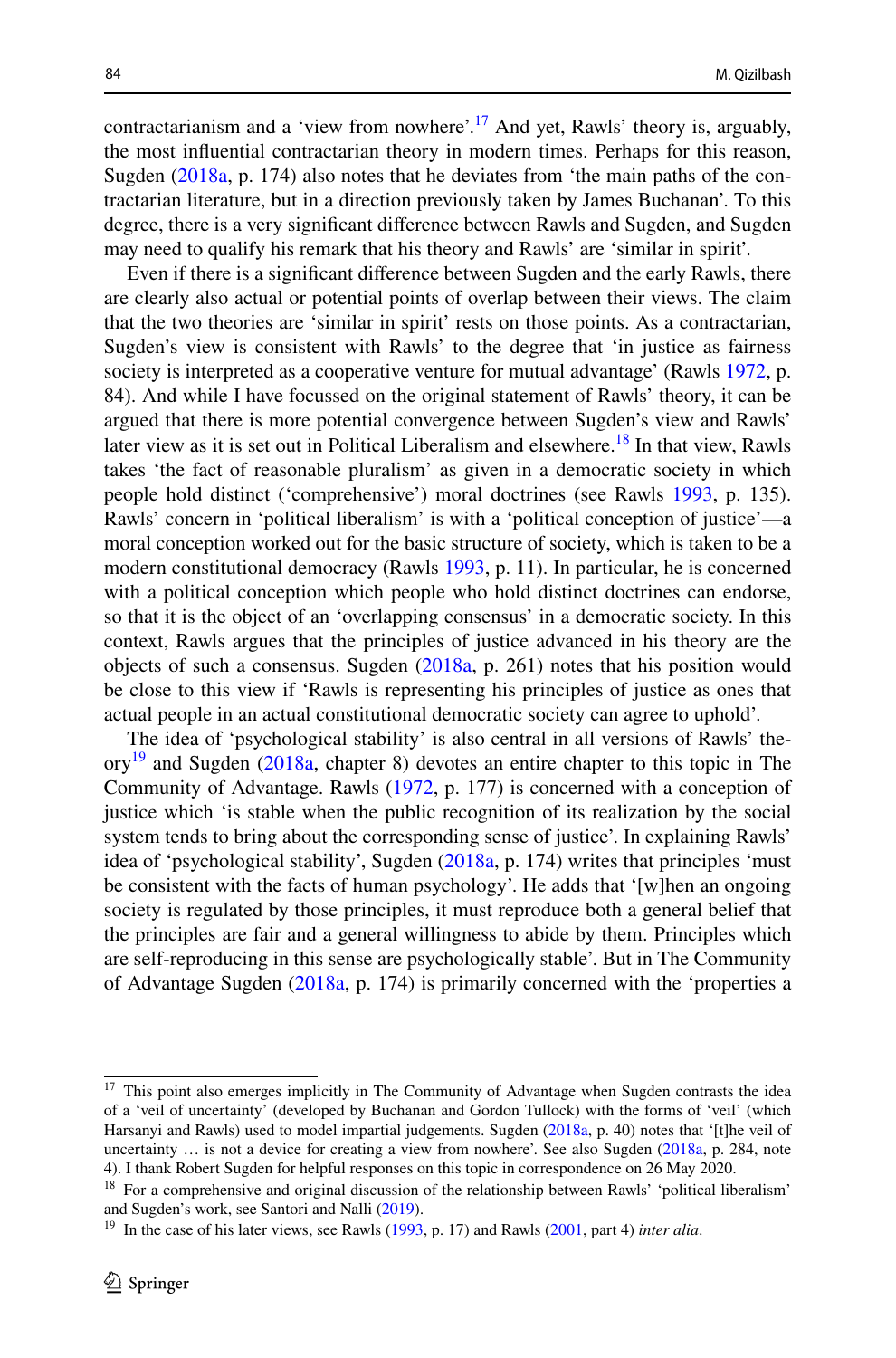market economy needs to have in order for its governing principles to be psychologically stable viewed in a contractarian perspective'.

This convergence of Rawls' and Sugden's views also emerges in Rawls' related argument about the 'strains of commitment'. Rawls ([1972,](#page-21-32) p. 176) notes that the parties in the original position 'cannot enter into agreements that may have consequences they cannot accept. They will avoid those they can adhere to with great difficulty'. Sugden ([2018a](#page-22-0), p. 194) would agree with Rawls that agreements must be such that 'we must be able to honor' them even if 'the worst possibilities prove to be the case'. But the central implication that Sugden draws from this line of argument, in the context of The Community of Advantage is that 'the contractarian recommendation in favour of a market economy needs to show each participant, looking ahead from where she is now, that she can expect the institutions of the market to work for her benefit. It needs to be able to do this, not just at some specially tailored starting line, but whenever "now" happens to be'. As he puts it, 'contractarian recommendations must engage with each individual's interests as she perceives them … If contractarian principles are to be psychologically stable that must mean each individual's interests as she currently perceives them…' (Sugden [2018a](#page-22-0), p. 195). Here, again Sugden's position is consistent with Buchanan's view that we start from 'here' and not in some 'original position'. To this degree, while Sugden would acknowledge the convergence of his views with Rawls' (and also Rawls' influence on his views) on certain points, he is also very clear about where his position may differ from Rawls', especially as it is articulated in A Theory of Justice.

### <span id="page-19-0"></span>**5 Conclusions**

In The Community of Advantage Robert Sugden rejects the various forms of 'paternalism'—including LP—which have emerged by extending traditional welfare economics in the light of the results of BE. In the particular case of LP, that tradition has been extended with the use of a version of the informed (or rational) preference view of welfare. I have argued that while the logic of 'paternalistic' intervention in the context of 'behavioural market failures' or irrational preferences is prefigured in the views of J.S. Mill and John Harsanyi, there are convincing reasons why informed preference consequentialists should reject the agenda of LP, especially if like Harsanyi they endorse a form of rule-consequentialism. John Rawls' original articulation of his contractarian theory of justice adopts a version of the informed preference view. Because contracting parties in his theory agree certain 'paternalistic principles' to protect themselves from their own potential irrationality, Rawls' account appears to be a counter-example to Sugden's claim that contractarians cannot be 'paternalists'. Sugden's claim must be understood to be restricted in scope to the sort of contractarian view he himself advances. Indeed, 'anti-paternalist' contractarians may well, for this reason, favour Sugden's position to Rawls'. Rawls' discussions of rationality, market efficiency and failure in A Theory of Justice are based on orthodox welfare economics and may need to be updated in the light of the findings of BE. While Rawls' views, notably on psychological stability and the strains of commitment converge with Sugden's and shape some of the argument of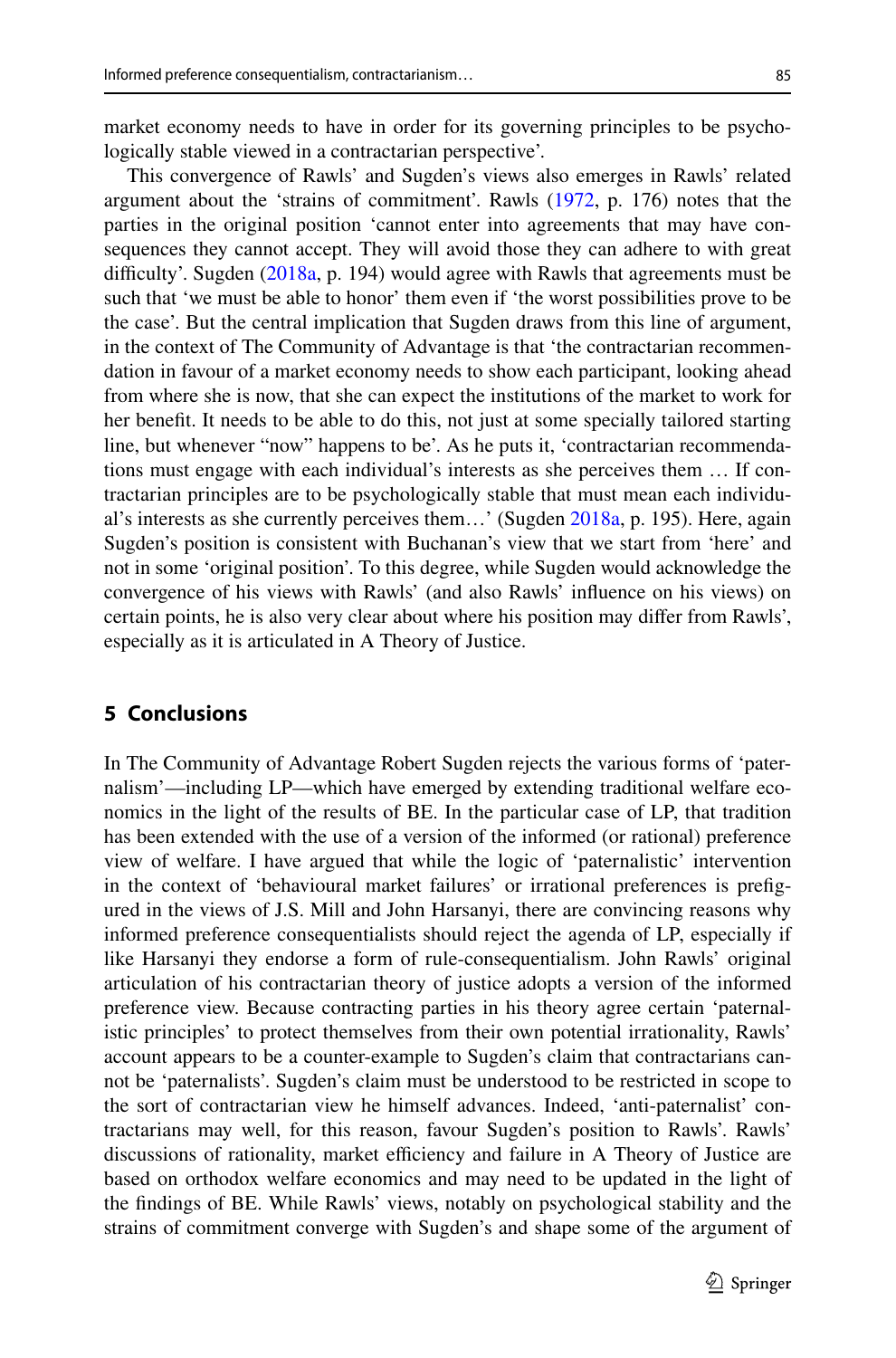The Community of Advantage, to the degree that it can be argued that parties in the original position take a 'view from nowhere', Rawls' and Sugden's contractarian views are quite different. While contractarians in the Rawlsian tradition might be attracted by LP, Sugden's position offers a well-articulated 'anti-paternalist' contractarian alternative. Nonetheless, since 'anti-paternalist' consequentialists also have good reasons to reject the agenda of LP, Sugden's is not the only alternative to LP which liberals might explore.

**Acknowledgements** An earlier version of some parts of this paper was presented at a keynote talk at a conference on The Community of Advantage at LUMSA in Rome in November 2019. I thank Shaun Hargreaves-Heap, Robert Sugden and other participants at this event, and also an anonymous referee for their comments on earlier parts or versions of this paper. I also thank Federica Nalli and Paolo Santori for sharing their work with me. Most of all I thank Robert Sugden for his patient and helpful responses to my queries about his views. Any error is mine.

#### **Compliance with ethical standards**

**Conflict of interest** The author declares that he has no conflict of interest.

**Open Access** This article is licensed under a Creative Commons Attribution 4.0 International License, which permits use, sharing, adaptation, distribution and reproduction in any medium or format, as long as you give appropriate credit to the original author(s) and the source, provide a link to the Creative Commons licence, and indicate if changes were made. The images or other third party material in this article are included in the article's Creative Commons licence, unless indicated otherwise in a credit line to the material. If material is not included in the article's Creative Commons licence and your intended use is not permitted by statutory regulation or exceeds the permitted use, you will need to obtain permission directly from the copyright holder. To view a copy of this licence, visit http://creativecommons.org/licen [ses/by/4.0/](http://creativecommons.org/licenses/by/4.0/).

## **References**

- <span id="page-20-11"></span>Arad A, Rubinstein A (2018) The people's perspective on libertarian-paternalistic policies. J Law Econ 61:311–333
- <span id="page-20-3"></span>Arrow K (1983) Collected papers of Kenneth J. Arrow, general equilibrium, vol 2. Basil Blackwell, Oxford
- <span id="page-20-6"></span>Bovens L (2008) The Ethics of Nudge. In: Grüne-Yanoff T, Hansson S (eds) Preference change: approaches from philosophy, economics and psychology. Springer, Berlin
- <span id="page-20-13"></span>Buchanan J (1972) Rawls on justice as fairness. Public Choice 13:123–128
- <span id="page-20-12"></span>Buchanan J (1975) The limits of liberty. University of Chicago Press, Chicago
- <span id="page-20-9"></span>Buchanan J (1986) Liberty, market and the state. Wheatsheaf, Brighton
- <span id="page-20-4"></span>Camerer C, Issacharoff S, Lowenstein W, O'Donohue S, Rabin M (2003) Regulation for conservatives: behavioral economics and the case for asymmetric paternalism. Univ Pa Rev 151:1211–1254
- <span id="page-20-5"></span>Conly S (2013) Against autonomy: justifying coercive paternalism. Cambridge University Press, Cambridge
- <span id="page-20-0"></span>Crisp R (1997) Mill on utilitarianism. Routledge, London
- <span id="page-20-2"></span>Dworkin G (1971) Paternalism. In: Wasserstrom RA (ed) Morality and the law. Wadworth, Belmont
- <span id="page-20-7"></span>Dworkin G (2020) Paternalism. In: Zalta EN (ed) The Stanford Encyclopedia of Philosophy. [https ://plato](https://plato.stanford.edu/archives/spr2020/entries/paternalism/) .stanford.edu/archives/spr2020/entries/paternalism/
- <span id="page-20-10"></span>Ferey S (2011) Paternalisme libéral et la pluralité du moi. Rev Econ 62:737–750
- <span id="page-20-8"></span>Glaeser E (2006) Paternalism and psychology. Univ Chic Law Rev 73:133–156
- <span id="page-20-1"></span>Griffin J (1986) Well-being: its meaning, measurement and moral importance. Oxford University Press, Oxford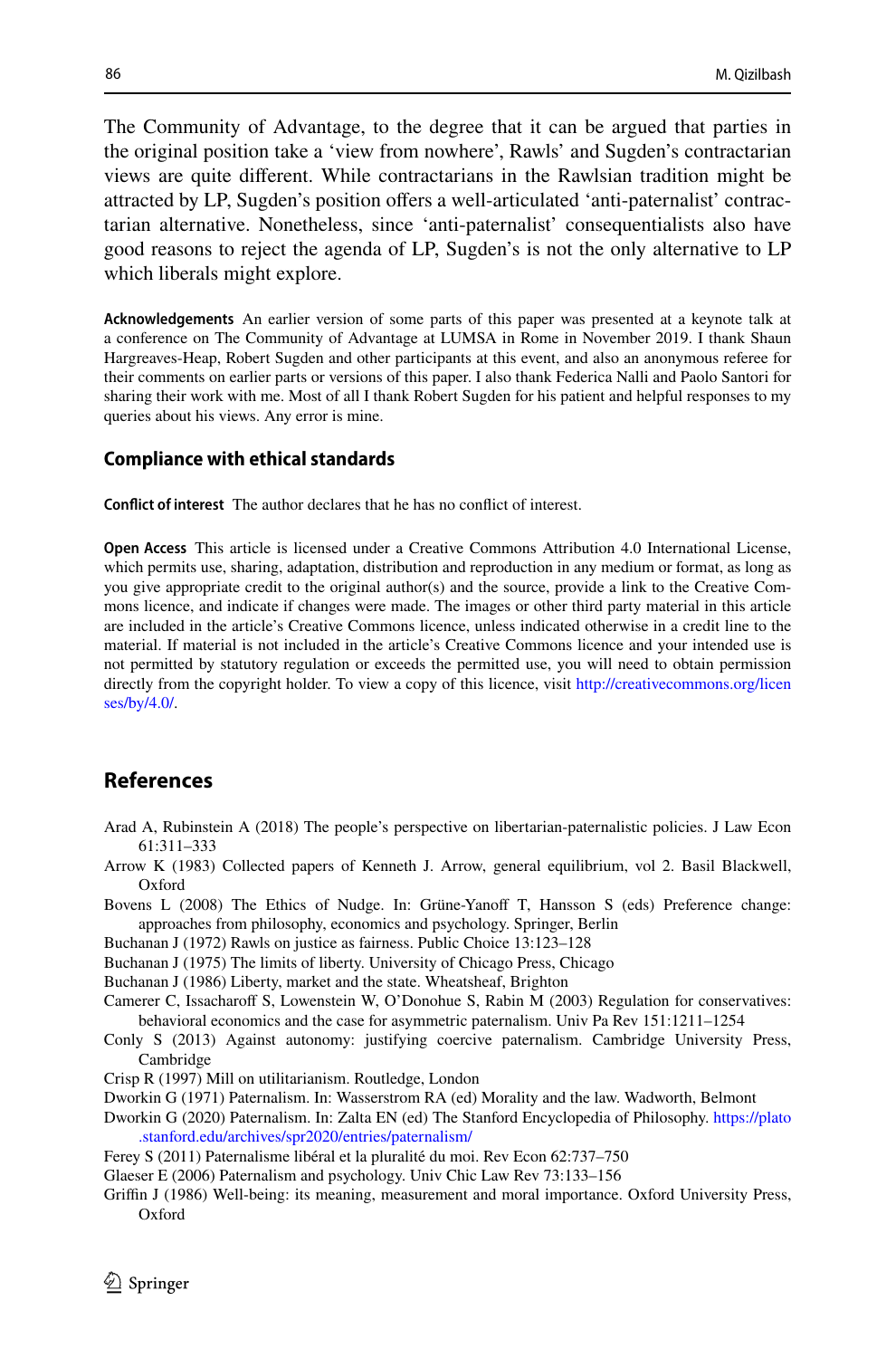<span id="page-21-15"></span>Griffin J (2008) On human rights. Oxford University Press, Oxford

- <span id="page-21-6"></span>Harsanyi J (1981) Morality and the theory of rational behavior. In: Sen A, Williams B (eds) Utilitarianism and beyond. Cambridge University Press, Cambridge
- <span id="page-21-7"></span>Harsanyi J (1995) A theory of prudential values and a rule utilitarian theory of morality. Soc Choice Welf 12:319–333
- <span id="page-21-8"></span>Harsanyi J (1997) Utilities, preferences and substantive goods. Soc Choice Welf 14:129–145
- <span id="page-21-14"></span>Hausman D (2012) Preference, value, choice and welfare. Cambridge University Press, Cambridge
- <span id="page-21-19"></span>Hausman D (2018) Behavioural economics and paternalism. Econ Philos 34:53–66
- <span id="page-21-18"></span>Hausman D, Welch B (2010) To nudge or not to nudge. J Political Philos 18:123–146
- <span id="page-21-20"></span>Hooker B (2000) Ideal code, real world. Oxford University Press, Oxford
- <span id="page-21-31"></span>Le Grand J, New B (2015) Government paternalism: helpful friend or nanny state?. Princeton University Press, Princeton, New Jersey
- <span id="page-21-11"></span>Mas-Colell A, Whinston M, Green J (1995) Microeconomic theory. Oxford University Press, New York and London
- <span id="page-21-4"></span>Mill JS (1962) Utilitarianism. Including Mill's On liberty and essay on Bentham and selections from the writings of Jeremy Bentham and John Austin*.* Warnock M (ed). William Collins Sons & Co. Ltd., Glasgow
- <span id="page-21-2"></span>Nagel T (1986) The view from nowhere. Oxford University Press, Oxford
- <span id="page-21-21"></span>Osmani S (2018) Rationality, behavioural economics and Amartya Sen. J Hum Dev Capab 20:162–180
- <span id="page-21-9"></span>Qizilbash M (1998) The concept of well-being. Econ Philos 14:51–73
- <span id="page-21-10"></span>Qizilbash M (2006) Well-being, adaptation and human limitations. Philosophy 59:83–109
- <span id="page-21-29"></span>Qizilbash M (2011a) Sugden's critique of the capability approach. Utilitas 23:25–51
- <span id="page-21-30"></span>Qizilbash M (2011b) Sugden's critique of the capability approach and the dangers of libertarian paternalism. Int Rev Econ 58:21–42
- <span id="page-21-17"></span>Qizilbash M (2012) Informed desire and the ambitions of libertarian paternalism. Soc Choice Welf 38:647–658
- <span id="page-21-13"></span>Qizilbash M (2018) The market, utilitarianism and the corruption argument. Int Rev Econ 66:37–55
- <span id="page-21-32"></span>Rawls J (1972) A theory of justice. Oxford University Press, Oxford
- <span id="page-21-35"></span>Rawls J (1993) Political liberalism. Columbia University Press, New York
- <span id="page-21-37"></span>Rawls J (2001) Justice as fairness: a restatement. Kelly E (ed). Belknap Press of Harvard University Press, Cambridge, Mass. and London, England
- <span id="page-21-36"></span>Santori P, Nalli F (2019) The economic principle of political liberalism: a comparison of rawls and sugden. Paper presented at the 23rd annual conference of the European society for history of economic thought, Lille
- <span id="page-21-3"></span>Scheffler S (1988) Introduction. In: Scheffler S (ed) Consequentialism and its critics. Oxford University Press, Oxford
- <span id="page-21-1"></span>Sen A (1979) Utilitarianism and welfarism. J Philos 76:463–489
- <span id="page-21-12"></span>Sen A (1993) Markets and freedoms: achievements and limitations of the market mechanism in promoting individual freedoms. Oxf Econ Pap 45:519–541
- <span id="page-21-22"></span>Sen A (2000) Consequential evaluation and practical reason. J Philos 97:477–502
- <span id="page-21-23"></span>Sen A (2002) Rationality and freedom. Oxford University Press, The Belknap Press of Harvard University Press, Cambridge Mass
- <span id="page-21-28"></span>Sen A (2006) Reason, freedom and well-being. Utilitas 18:80–96
- <span id="page-21-5"></span>Sidgwick H (1881) The methods of ethics. Indianapolis and Cambridge, Hackett
- <span id="page-21-27"></span>Sugden R (1978) Social choice and individual liberty. In: Artis M, Nobay A (eds) Contemporary economic analysis. Croome Helm, London
- <span id="page-21-24"></span>Sugden R (1981) The political economy of public choice. Martin Robertson, Oxford
- <span id="page-21-25"></span>Sugden R (1985) Liberty, preference and choice. Econ Philos 1:213–229
- <span id="page-21-0"></span>Sugden R (1989) Maximizing social welfare: is it the government's business? In: Hamlin A, Pettit P (eds) The good polity: normative analysis of the state. Basil Blackwell, Oxford
- <span id="page-21-34"></span>Sugden R (2000) Review of Well-being and morality. Essays in honour of James Griffin Times higher education supplement: Friday 6 Oct
- Sugden R (2004) The opportunity criterion: consumer sovereignty without the assumption of coherent preferences. Am Econ Rev 94:1014–1033
- <span id="page-21-33"></span>Sugden R (2006a) Taking unconsidered preferences seriously. Philo (R Inst Philos Suppl) 59:209–232
- <span id="page-21-26"></span>Sugden R (2006b) What we desire, what we have reason to desire, whatever we might desire: Mill and Sen on the value of opportunity. Utilitas 18:33–51
- <span id="page-21-16"></span>Sugden R (2008a) Why incoherent preferences do not justify paternalism. Const Polit Econ 19:226–248